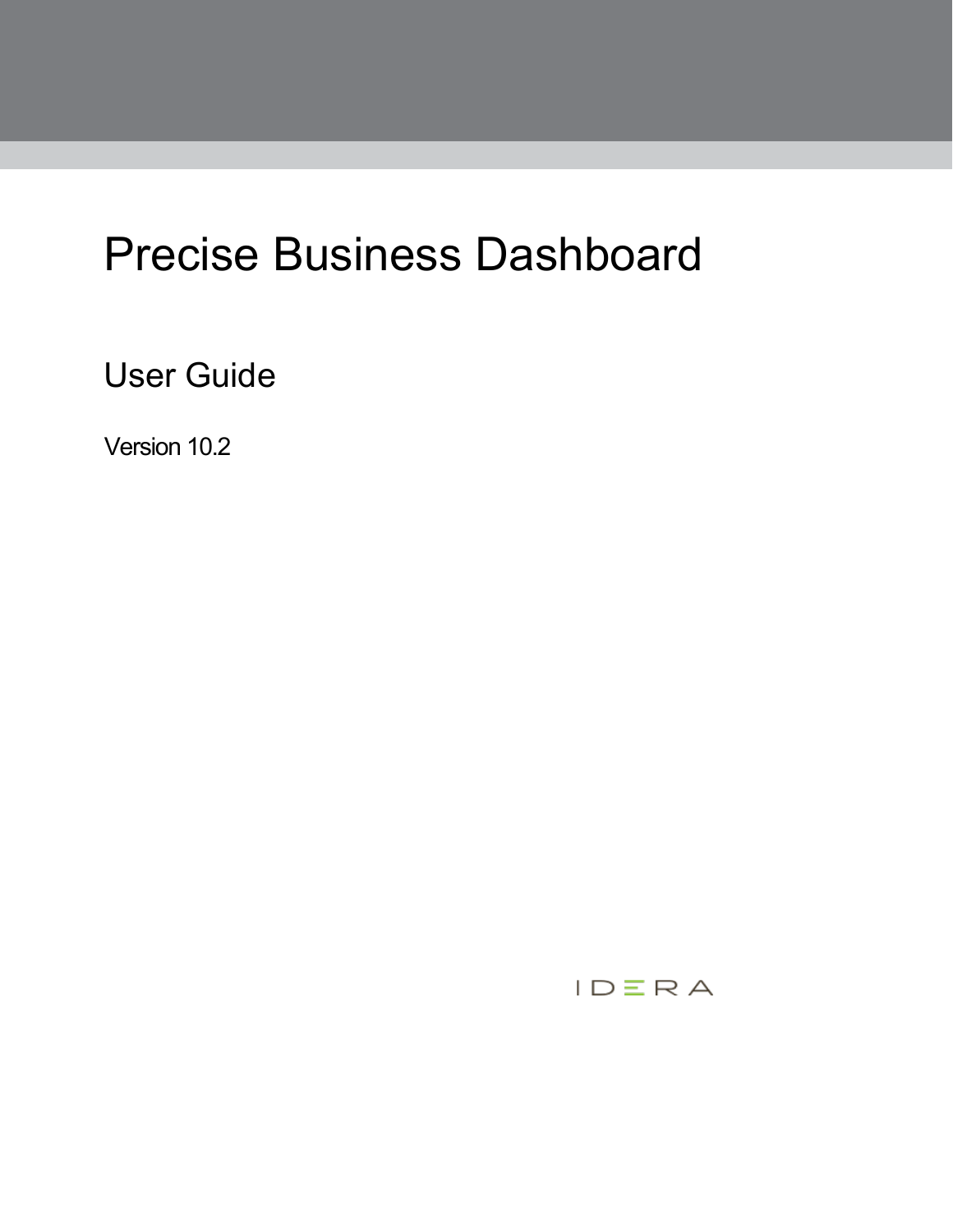#### Precise Business Dashboard User Guide

Copyright © 2020 Precise Software Solutions, Inc. All rights reserved.

Document release version 1.1

Precise™, Precise Software™, the Precise™ Logo, Precise i<sup>3™</sup>, Precise Indepth™, Precise Insight™, Precise Savvy™, SmarTune™, Performance Warehouse™, Application Service Dashboard™, Precise for Database™, Precise for Applications™, Precise Insight Inquire™, Performance Management Database™, and PMDB™ are trademarks or registered trademarks of Precise Software Solutions, Inc. or its affiliates in the U.S. and other countries. Other names may be trademarks of their respective owners.

The product described in this document is distributed under licenses restricting its use, copying, distribution, decompilation and/or reverse engineering. No part of this document may be reproduced in any form by any means without prior written authorization of Precise Software Solutions, Inc. and its licensors, if any.

Certain third-party software may be distributed, embedded, or bundled with this product or recommended for use in connection with its installation and use. Such third-party software is separately licensed by its copyright holder. The list that includes the names of the copyright and license agreements can be found in the Release Notes document.

THE DOCUMENTATION IS PROVIDED "AS-IS" AND ALL EXPRESS OR IMPLIED CONDITIONS, REPRESENTATIONS AND WARRANTIES, INCLUDING ANY IMPLIED WARRANTY OF MERCHANTABILITY, FITNESS FOR A PARTICULAR PURPOSE OR NON-INFRINGEMENT, ARE DISCLAIMED, EXCEPT TO THE EXTENT THAT SUCH DISCLAIMERS ARE HELD TO BE LEGALLY INVALID. PRECISE SOFTWARE SOLUTIONS, INC. SHALL NOT BE LIABLE FOR INCIDENTAL OR CONSEQUENTIAL DAMAGES IN CONNECTION WITH THE FURNISHING, PERFORMANCE, OR USE OF THIS DOCUMENTATION. THE INFORMATION CONTAINED IN THIS DOCUMENTATION IS SUBJECT TO CHANGE WITHOUT NOTICE.

The Licensed Software and Documentation are deemed to be commercial computer software as defined in FAR 12.212 and subject to restricted rights as defined in FAR Section 52.227-19 "Commercial Computer Software - Restricted Rights" and DFARS 227.7202, "Rights in Commercial Computer Software or Commercial Computer Software Documentation", as applicable, and any successor regulations. Any use, modification, reproduction release, performance, display or disclosure of the Licensed Software and Documentation by the U.S. Government shall be solely in accordance with the terms of this Agreement.

#### **Global Headquarters**

Brookhollow Central III 2950 North Loop Freeway West, Suite 700 Houston, Texas 77092 Phone: +1-877-693-1886 Fax: +1-650-898-1666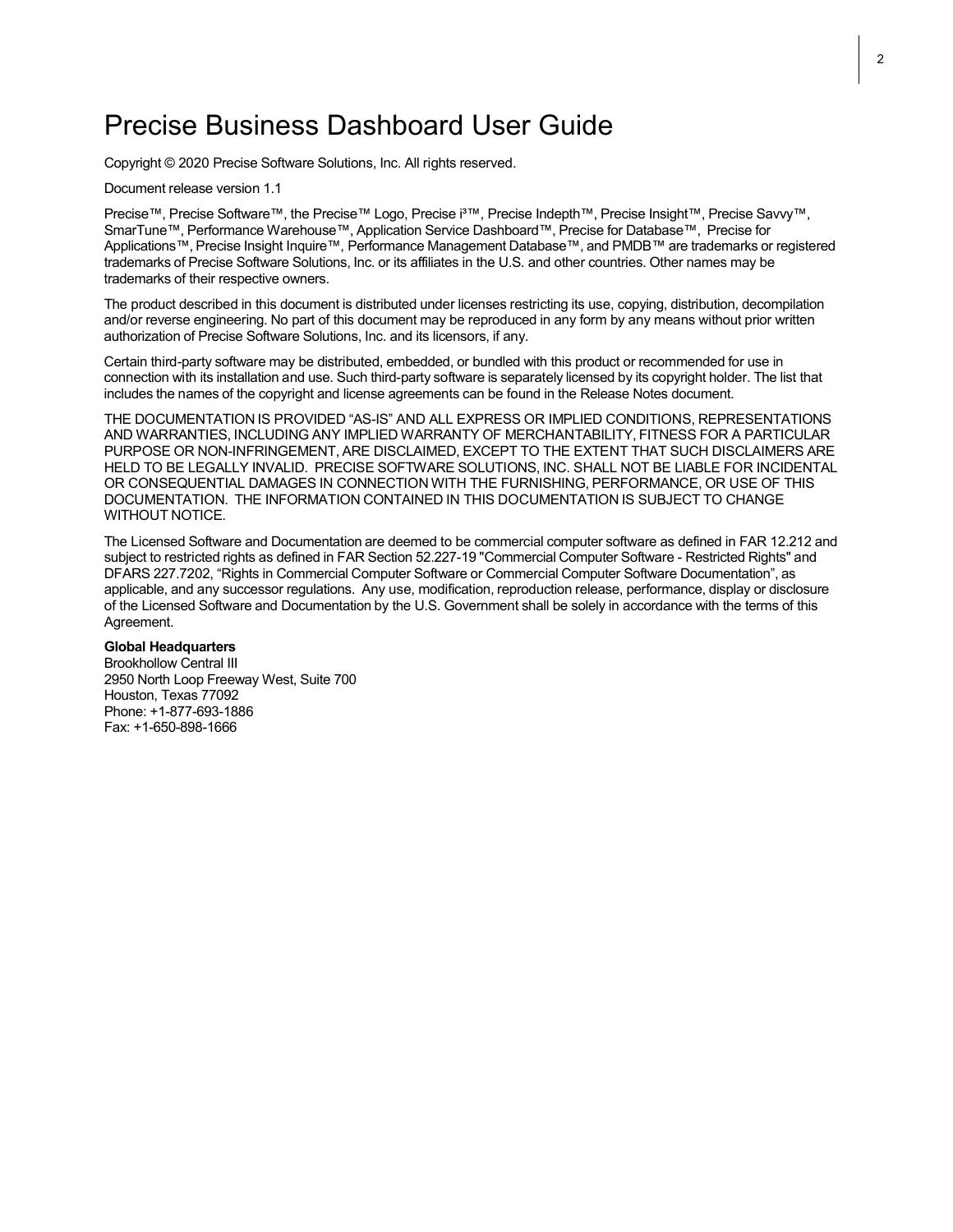## Third-party legal notices

Third-party software may be recommended, distributed, embedded, or bundled with this Precise product. Such third-party software is licensed separately by its copyright holder. All third-party copyrights associated with this product are listed in the accompanying release notes.

## Technical support

For technical assistance, visit our customer portal at [http://www.idera.com/support/productsupportw](http://www.idera.com/support/productsupport)here you can find an extensive knowledge base, product updates and our online community forums. You can also contact our Customer Support Team via our customer portal, or go to [http://www.idera.com/support/productsupportf](http://www.idera.com/support/productsupport)or a list of our support access numbers in your country.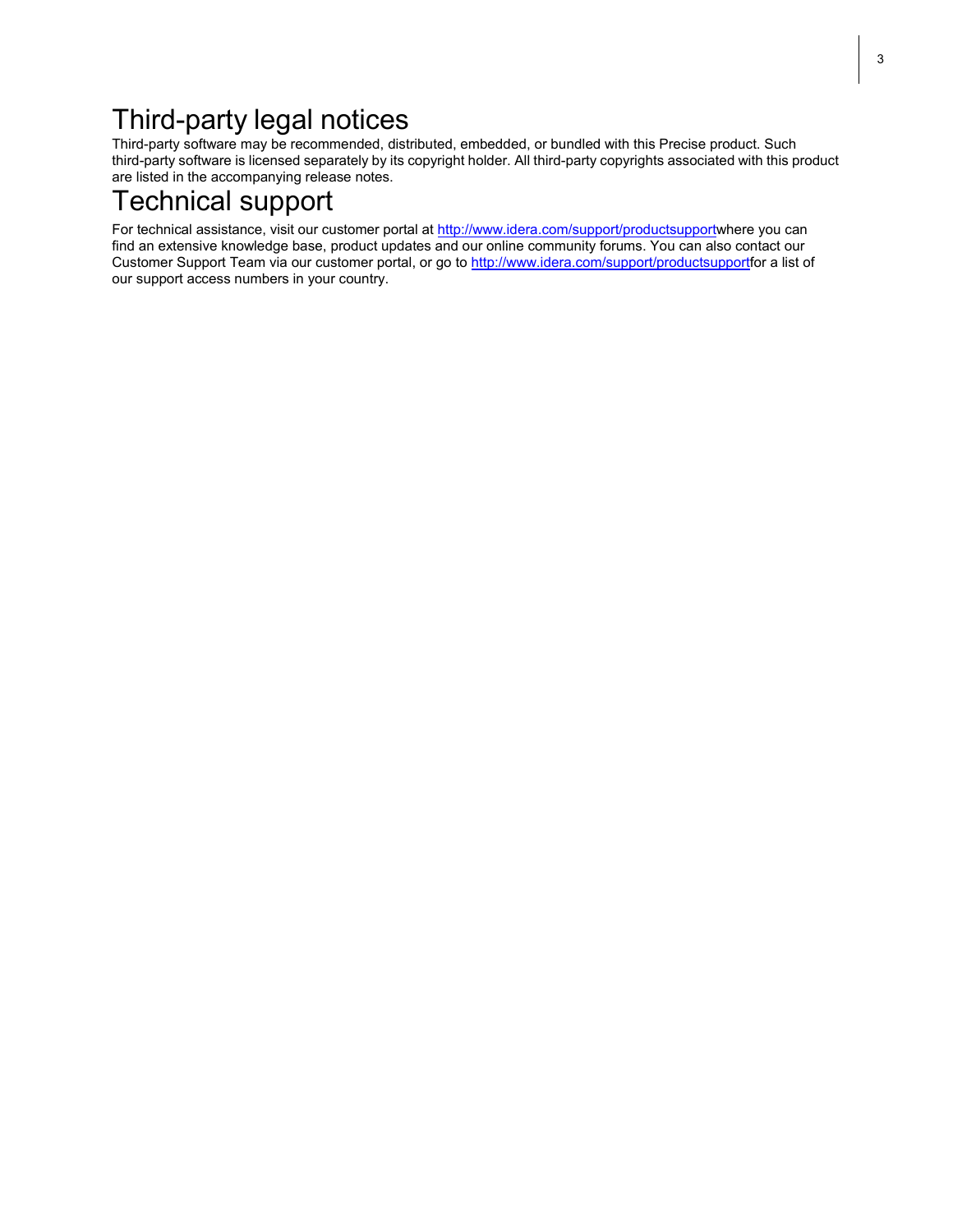| Chapter 1 | Introducing Precise Business Dashboard                                 |  |
|-----------|------------------------------------------------------------------------|--|
|           |                                                                        |  |
|           |                                                                        |  |
|           |                                                                        |  |
| Chapter 2 | <b>Business Dashboard basics</b>                                       |  |
|           |                                                                        |  |
|           |                                                                        |  |
|           |                                                                        |  |
|           |                                                                        |  |
|           |                                                                        |  |
|           |                                                                        |  |
|           |                                                                        |  |
|           |                                                                        |  |
|           |                                                                        |  |
|           |                                                                        |  |
|           |                                                                        |  |
|           |                                                                        |  |
|           |                                                                        |  |
|           |                                                                        |  |
|           |                                                                        |  |
|           |                                                                        |  |
|           |                                                                        |  |
|           |                                                                        |  |
|           |                                                                        |  |
| Chapter 3 | <b>Working with Precise Business Dashboard</b>                         |  |
|           |                                                                        |  |
|           |                                                                        |  |
|           | Viewing your application structure in the Business Dashboard screen 19 |  |
|           | Viewing your application structure in the TPM Configuration screen 20  |  |
|           |                                                                        |  |
|           |                                                                        |  |
|           |                                                                        |  |
|           |                                                                        |  |
|           | Scenario # 4 - Adding a new biz. transaction ……………………………………………………………22 |  |
|           |                                                                        |  |
|           |                                                                        |  |
|           |                                                                        |  |
|           |                                                                        |  |
|           |                                                                        |  |
|           |                                                                        |  |

Glossary 26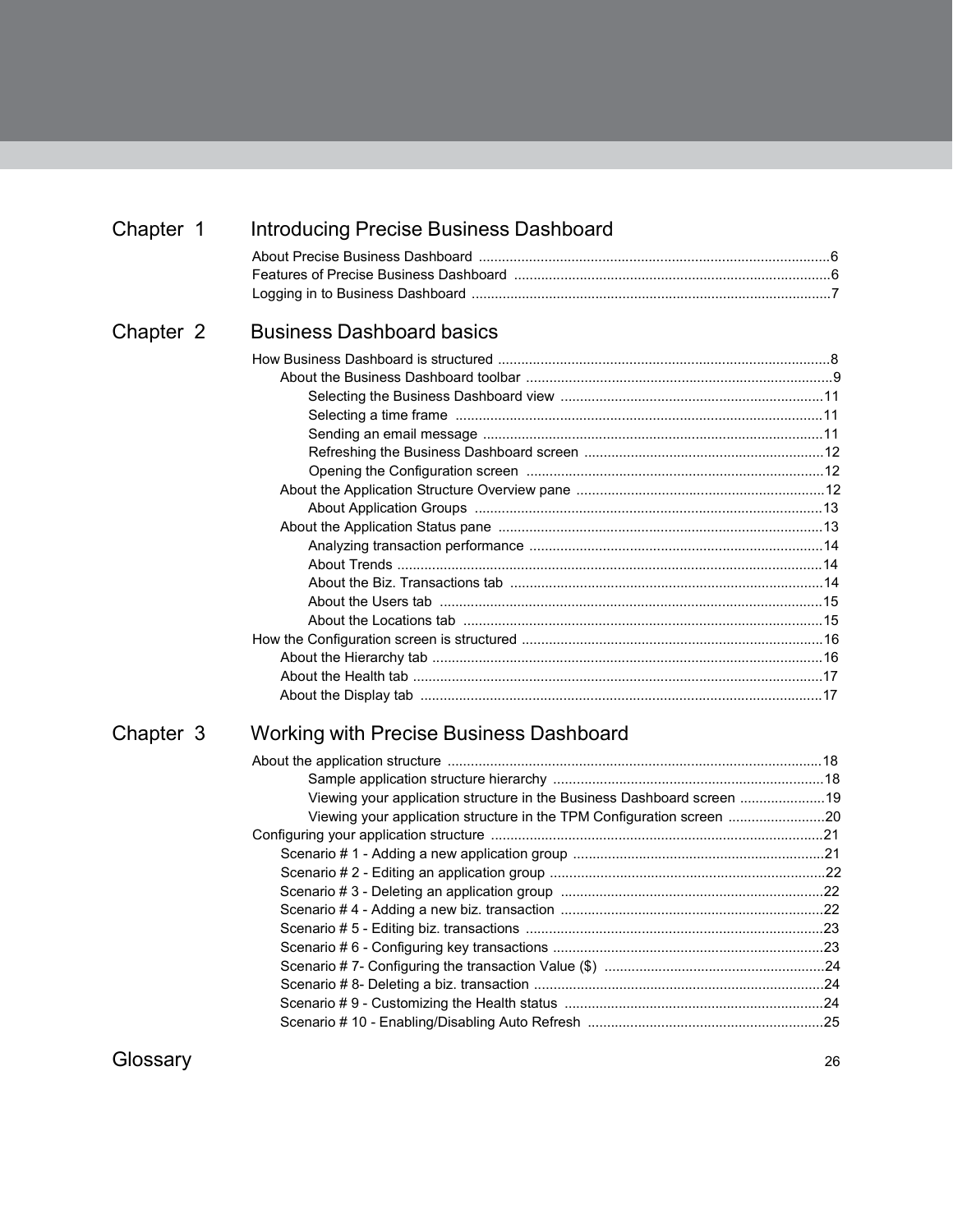# **1**

# Introducing Precise Business **Dashboard**

This section includes the following topics:

- **About Precise Business Dashboard**
- **Features of Precise Business Dashboard**
- **Logging in to Business Dashboard**

## About Precise Business Dashboard

Precise Business Dashboard displays a centralized, high-level view of your organization's application structure, enabling you to effectively monitor the health status of all applications and application groups within this structure and navigate through the group's applications to a specific transaction, user or location showing distress. Via Precise Business Dashboard you can then either launch additional Precise software for further analysis, or forward a link to the application for next level handling.

For more details regarding the application structure, see "About the application structure" on page 18.

To view Precise Business Dashboard for an application, you must have Precise monitor permissions for that application.

To view and configure Precise Business Dashboard for an application, you must have Precise manager permissions for that application.

Precise Business Dashboard relies on Precise for Web to provide data from the activity generated in a monitored application. Therefore, Precise for Web needs to be installed and configured previously so that the TPM product can operate.

Precise Business Dashboard can detect application users and locations in PeopleSoft, SAP packaged applications, and in some custom applications like SharePoint.

## Features of Precise Business Dashboard

With Precise Business Dashboard, you can:

- View the organization's application structure
- Check the health status of applications under your responsibility (based on Precise applications) to ensure they are providing their expected service level to application users
- View overtime activity trends for an application or application group
- Detect applications in distress and drill down through the application structure to locate the problem's origin
- View more details about the application's business transactions, users, locations, and more
- Launch additional Precise software for next level handling
- Forward a link to a specific application to the person responsible for further handling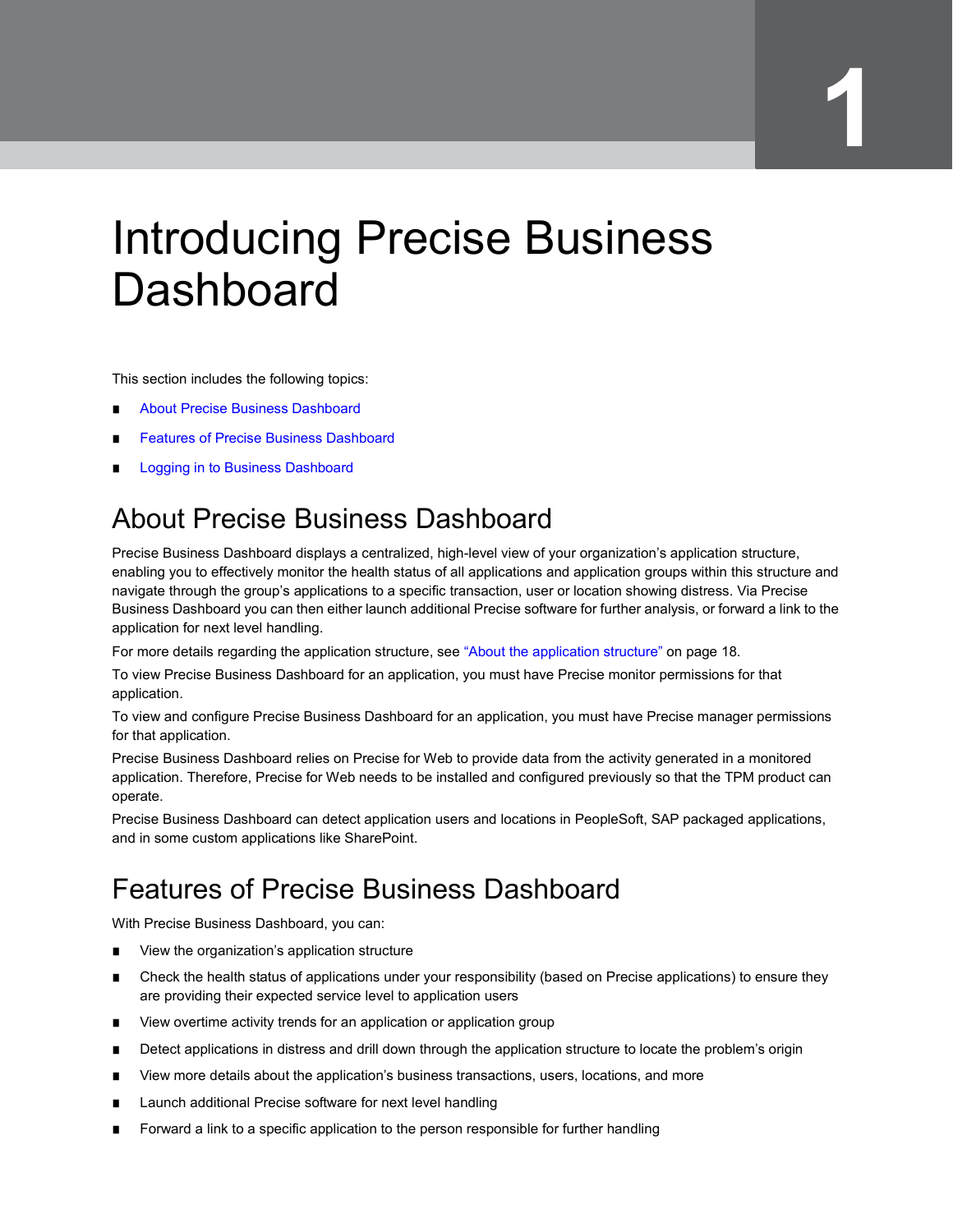## Logging in to Business Dashboard

To log in to Business Dashboard, on the login screen

- **1** Enter your user name.
- **2** Enter your password.
- **3** Select the "Remember user name and password" check box (optional).
- **4** Click **Log in**.

**Note:** If you do not have a valid, licensed version of SmartLink installed, an error message will appear and login will be denied.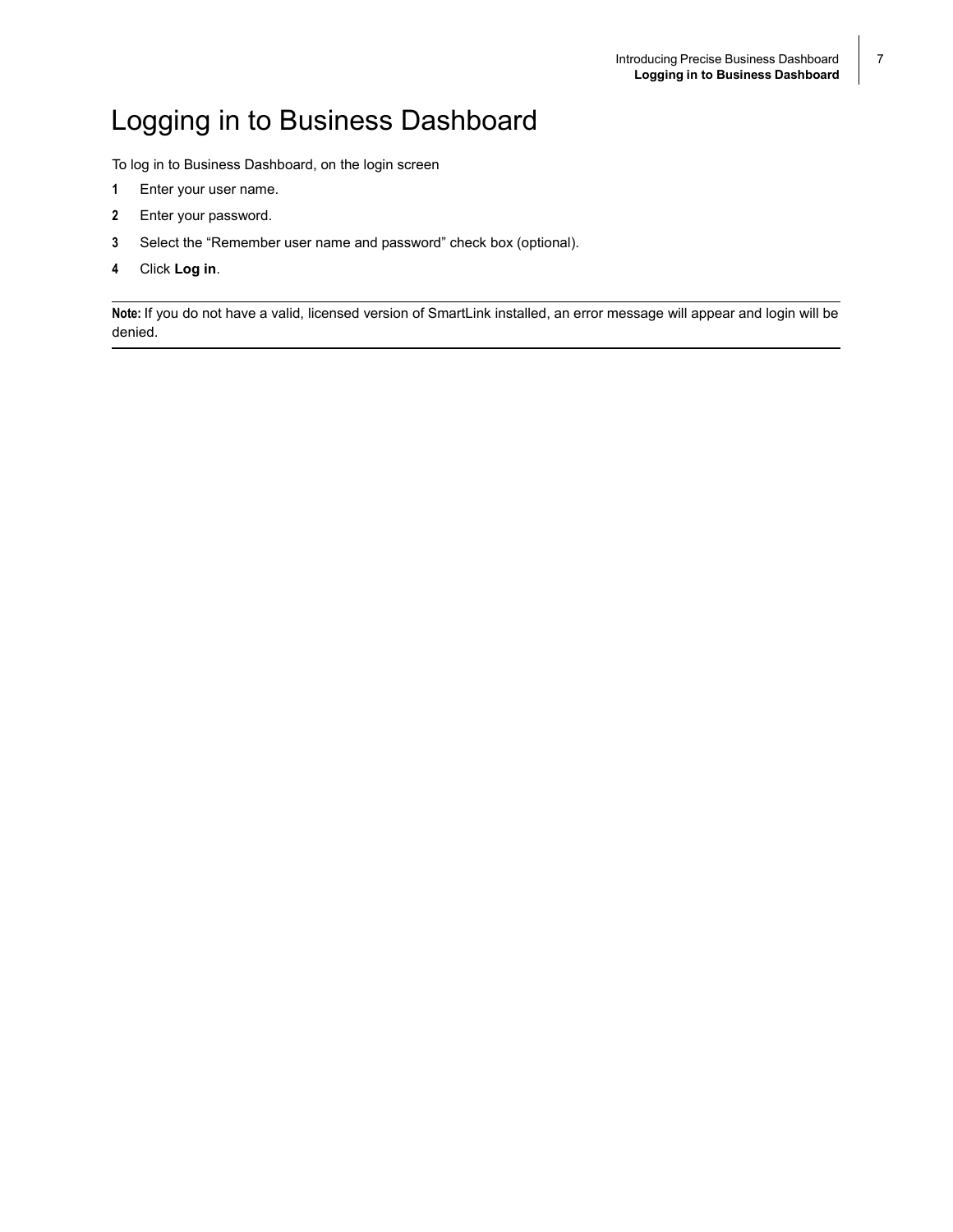# **2**

# Business Dashboard basics

This section includes the following topics:

- How Business Dashboard is structured
- About the Business Dashboard toolbar
- About the Application Structure Overview pane
- About the Application Status pane
- How the Configuration screen is structured

### How Business Dashboard is structured

The Business Dashboard screen includes the following three areas:

- Business Dashboard toolbar
- Application Structure Overview pane
- Application Status pane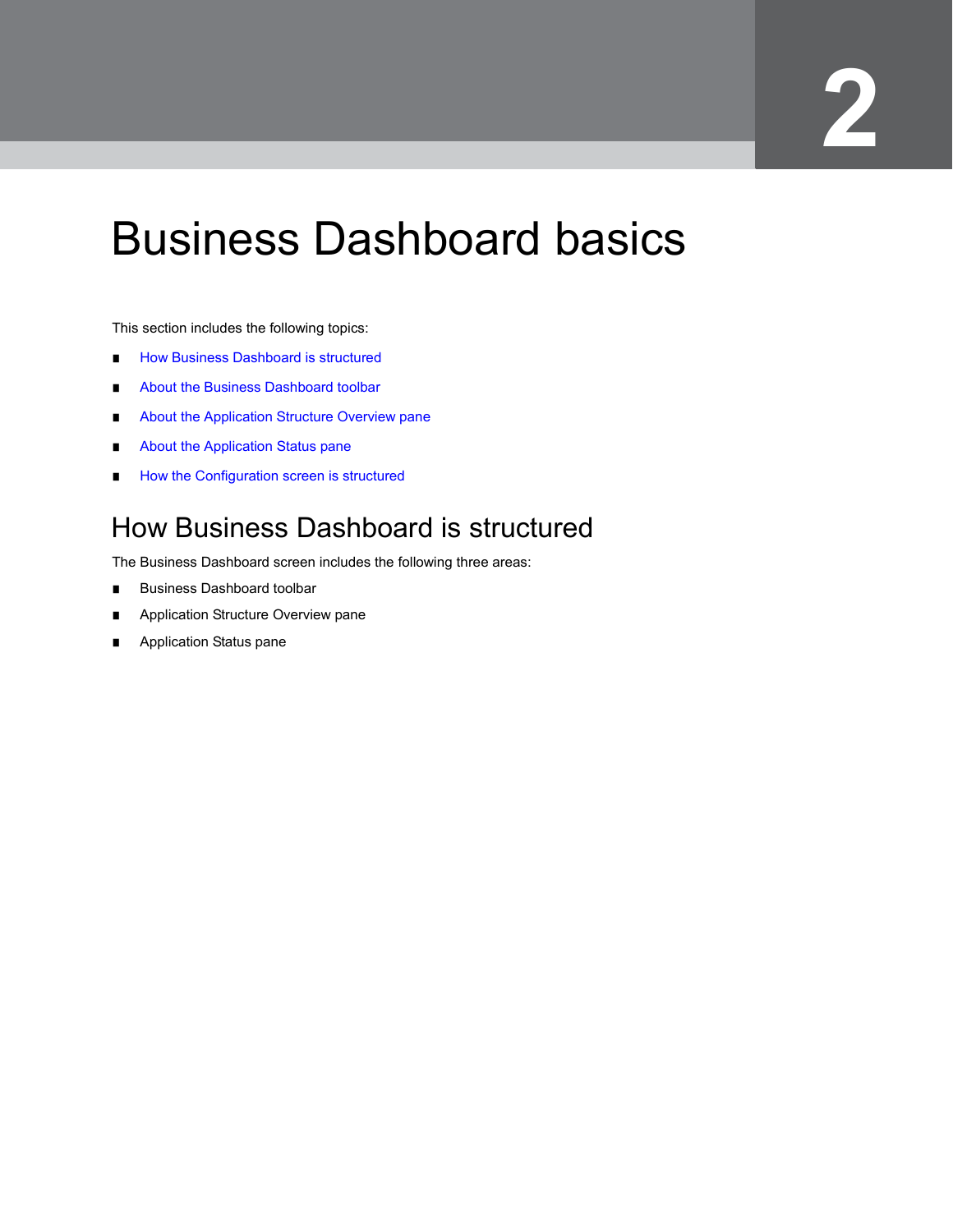| View: All Application Groups |          |                                                                      |              |                  |                          |                          |                                          |        |           |                          |                |            | Configuration              | Refresh      |
|------------------------------|----------|----------------------------------------------------------------------|--------------|------------------|--------------------------|--------------------------|------------------------------------------|--------|-----------|--------------------------|----------------|------------|----------------------------|--------------|
|                              |          | V Time Frame: 29-Aug-12 16:27 - 29-Aug-12 16:46 [11] 20m 8h 1d 2w 5w |              |                  | Auto Refresh is Off      |                          |                                          |        |           |                          |                |            | Precise System: vm-sc85-i3 | $\checkmark$ |
| <b>Applications</b>          |          |                                                                      |              |                  |                          |                          | <b>Application Group: Online Banking</b> |        |           |                          |                |            |                            | $[33]$       |
| Name                         | A Health | S                                                                    | Availability | Volume           | Tranda                   | <b>Biz. Transactions</b> |                                          | Users  | Locations |                          |                |            |                            |              |
| 日号 HMS                       | ø        | 98%                                                                  | 100%         | 133              | <b>Biz.</b> Tramsactions |                          | Application                              | Health |           | Avg. Response Time (Sec) | $\mathbb{H}$ 4 | <b>SLA</b> | Availability               |              |
| PeopleSult                   | s.       | 98%                                                                  | 100%         | $+33$            | Foreign C                | irrency Ex.              | <b>SPBank</b>                            | A      | 2.57      |                          |                | 75%        | 100%                       |              |
| Online Banking               | ø        | $02\%$                                                               | 100%         | $\boldsymbol{7}$ | Trade C                  | kmations                 | SPBank                                   | E.     | 3.82      |                          |                | 100%       | 100%                       |              |
| SPBank                       | ø        | 92%                                                                  | 100%         | 7.               | Investing Transaction    |                          | SPBank                                   | o.     | 3.86      |                          |                | 100%       | 100%                       |              |
| B SAP Finance                | Δ        | 80%                                                                  | 100%         | $\leq$           | Loan Submission          |                          | SPBank                                   | ø      | 8.07      |                          |                | 100%       | 100%                       |              |
| SAP banking                  | Δ        | 80%                                                                  | 100%         | $5$              |                          |                          |                                          |        |           |                          |                |            |                            |              |
|                              |          |                                                                      |              |                  |                          |                          |                                          |        |           |                          |                |            |                            |              |
|                              |          |                                                                      |              |                  |                          |                          |                                          |        |           |                          |                |            |                            |              |
|                              |          |                                                                      |              |                  |                          |                          |                                          |        |           |                          |                |            |                            |              |
|                              |          |                                                                      |              |                  |                          |                          |                                          |        |           |                          |                |            |                            |              |
|                              |          |                                                                      |              |                  |                          |                          |                                          |        |           |                          |                |            |                            |              |
|                              |          |                                                                      |              |                  |                          |                          |                                          |        |           |                          |                |            |                            |              |
|                              |          |                                                                      |              |                  |                          |                          |                                          |        |           |                          |                |            |                            |              |
|                              |          |                                                                      |              |                  |                          |                          |                                          |        |           |                          |                |            |                            |              |
|                              |          |                                                                      |              |                  |                          |                          |                                          |        |           |                          |                |            |                            |              |

#### **Figure 2-1** Precise Business Dashboard screen

From the Business Dashboard toolbar (top), you select the Precise node (if there are multiple nodes installed), view, and time frame of the collected data displayed in the left and right panes below.

The Application Structure Overview pane (left) contains a tree view of all monitored application groups and applications, with their main metrics displayed in table format.

To configure your Application Structure and define its settings, see "Configuring your application structure" on page 21.

Selecting an entity (application group or application) in the Application Structure Overview pane displays the associated information in the Application Status pane.

The Application Status pane (right) contains tabs displaying overtime graphs of the main metrics (Trends) or breakdowns of the logged activity by Biz. Transactions (Business Transactions), Users, and Locations for the selected application or application group.

#### About the Business Dashboard toolbar

The Business Dashboard toolbar enables you to select the Precise Node, View, Time Frame, and other control buttons.

The following table describes the function of each of the toolbar elements.

|  | Table 2-1 | TPM toolbar elements |
|--|-----------|----------------------|
|--|-----------|----------------------|

| <b>Item</b>   | <b>Name</b>   | <b>Description</b>                                                              |
|---------------|---------------|---------------------------------------------------------------------------------|
| Send Email    | Send E-mail   | Sends an email message with a link to view the<br>appropriate data.             |
| Configuration | Configuration | Opens the Configuration screen to view, add, or edit<br>current configurations. |

9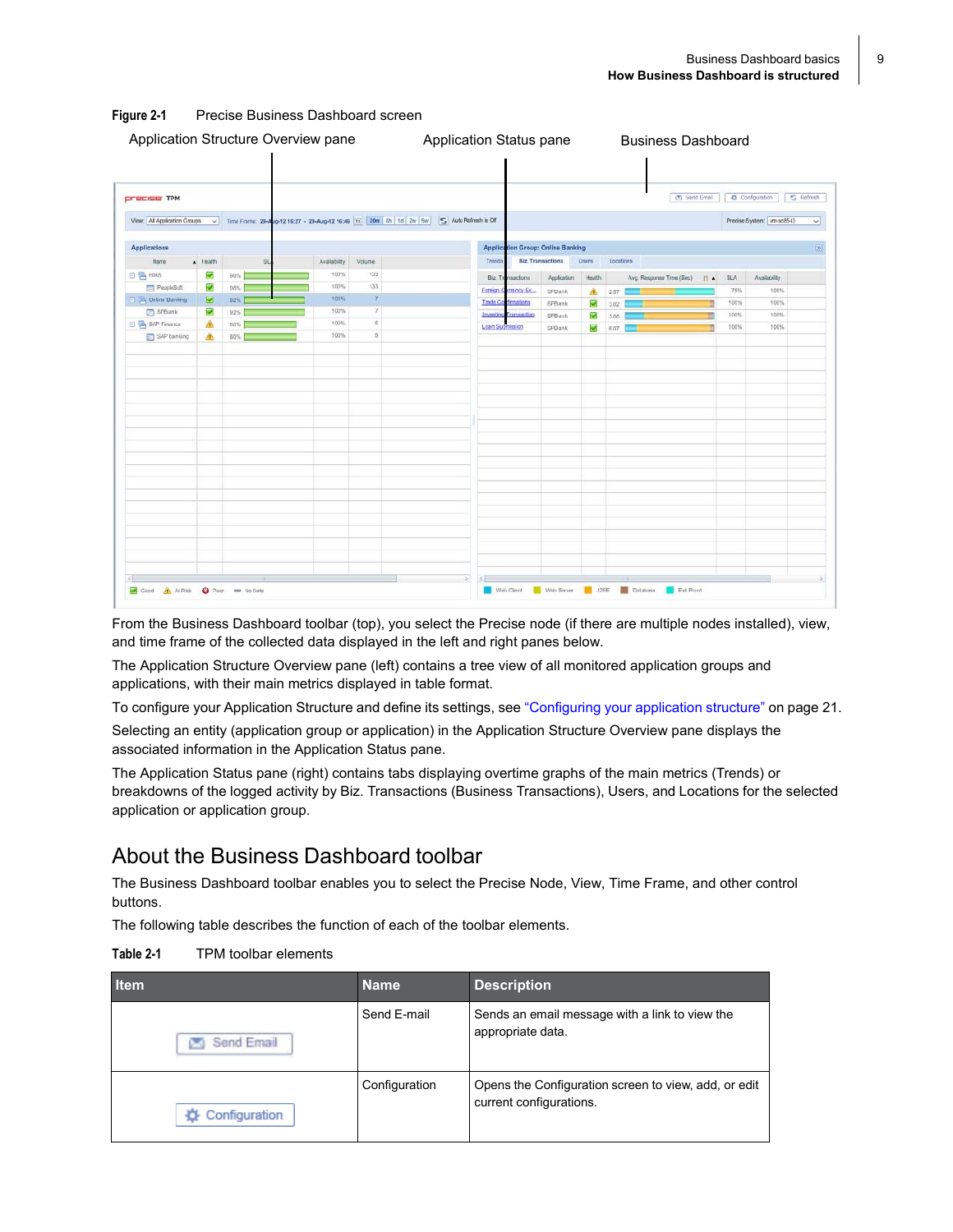| <b>Item</b>                                     | <b>Name</b>       | <b>Description</b>                                                                                                                                                                                                                                                                                                                                                                |
|-------------------------------------------------|-------------------|-----------------------------------------------------------------------------------------------------------------------------------------------------------------------------------------------------------------------------------------------------------------------------------------------------------------------------------------------------------------------------------|
| Refresh                                         | Refresh           | Manually updates the data currently displayed for the<br>defined time frame.                                                                                                                                                                                                                                                                                                      |
| All Application Groups<br>View:<br>$\checkmark$ | View              | Allows you to select a specific view, displaying<br>information for a subset of all monitored application<br>groups.<br>The drop-down menu contains the following view<br>options:<br><b>Critical Application Groups</b><br>п<br>Application Groups with Poor Health<br>All Application Groups (default)                                                                          |
| $\overline{31}$<br>8h<br>1d<br>2w<br>5w<br>20ml | <b>Time Frame</b> | Allows you to select the desired time range for the<br>displayed data.<br>The time frame options include the option to define a<br>customizable option using the calendar icon, in<br>addition to the following predefined options:<br>Last hour (1h)<br>Last 6 hours (6h) (default)<br>Last day (1d)<br>Last 2 days (2d)<br>п<br>Last 7 days (7d)<br>п<br>Last 4 weeks (4w)<br>п |
| Auto Refresh is Off                             | Auto Refresh      | Turns Auto Refresh On/Off<br>Offering the same functionality as the manual<br>Refresh button, but enables you to configure the<br>system to automatically refresh the information<br>displayed or not.                                                                                                                                                                            |
| Node:                                           | Node              | The Node field shows you which Precise node is<br>currently displayed.<br>Note: The Node field is only displayed when more<br>than one Precise node is installed, and only on<br>Precise applications with the TPM version 8.8 patch<br>installed.                                                                                                                                |
| $\gg$                                           | Expand            | Expands the Application Structure Overview pane,<br>and hide the Application Status pane.                                                                                                                                                                                                                                                                                         |
| $\ll$                                           | Collapse          | Collapses the Application Structure Overview pane,<br>and unhide the Application Status pane.                                                                                                                                                                                                                                                                                     |

#### **Table 2-1** TPM toolbar elements

The Node menu allows you to choose one of several installed Precise nodes for monitoring.

**Note:** The Node field is only displayed when more than one Precise node is installed.

To select a Precise node from the Node field

- **1** Click the arrow on the right of the field to display all available Precise nodes.
- **2** Click to select one of the displayed nodes.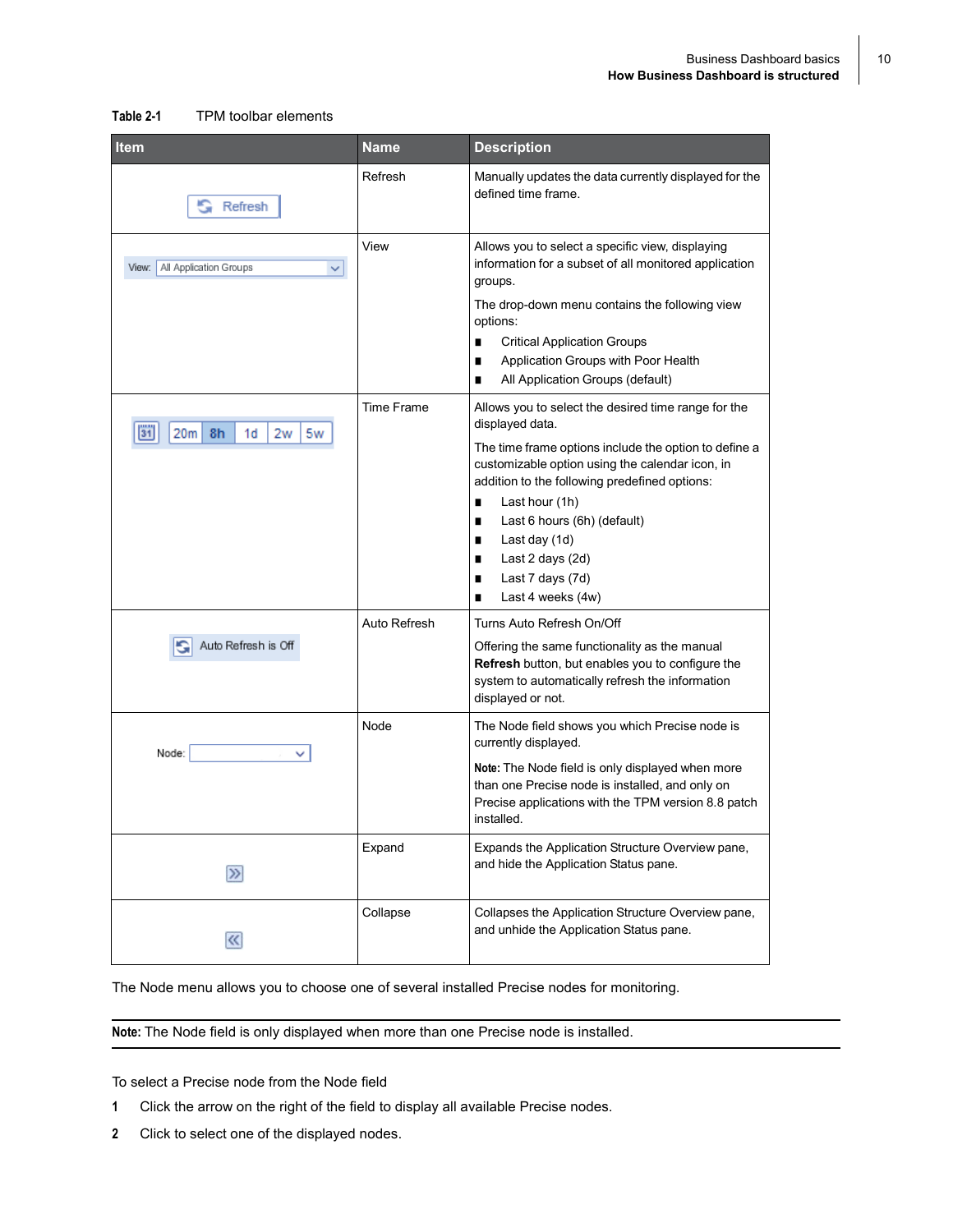**3** Click **OK**.

#### Selecting the Business Dashboard view

You can define Business Dashboard to display all monitored application groups or a subset of application groups in the Application Group Overview pane.

To define the Application Structure Overview pane view

- **1** Click the arrow on the right of the View field to display all application group types.
- **2** Click to select one of the following view options:
	- Critical Application Groups
	- Application Groups with Poor Health
	- All Application Groups (default)

#### Selecting a time frame

You can configure Business Dashboard to display transaction performance data for a specific time frame using the predefined time frame or calendar icons.

Selecting a predefined time frame from the toolbar displays transaction performance data for the selected time period up to the current time. See "Selecting a predefined time frame from the TPM toolbar" on page 11.

Selecting the time frame using the calendar icon, you can choose to define a time range independent of the current time, or to define a time range up to the current time. See "Configuring the time frame using the calendar icon" on page 11.

The predefined time frame options are:

- Last 20minutes (20m)
- Last 8 hours (8h) (default)
- Last day (1d)
- Last 2 days (2d)
- Last 2 weeks (2w)
- Last 5 weeks (5w)

The time frame selected affects the information that is displayed in both panes on the Business Dashboard screen. Only data that falls within the selected time frame is shown in these areas.

#### Selecting a predefined time frame from the TPM toolbar

To select a predefined time frame

**1** From the TPM toolbar, select one of the predefined time frames.

Configuring the time frame using the calendar icon

#### To configure the time frame

- **1** Click the Calendar icon. In the dialog box that is displayed:
	- **a** Select the 'Time Range' option and select the Start and End dates and times. OR
	- **b** Select the 'Last' option and enter the desired time frame.
- **2** Click **OK**.

#### Sending an email message

You can send an email message to one or more recipients from the Business Dashboard toolbar.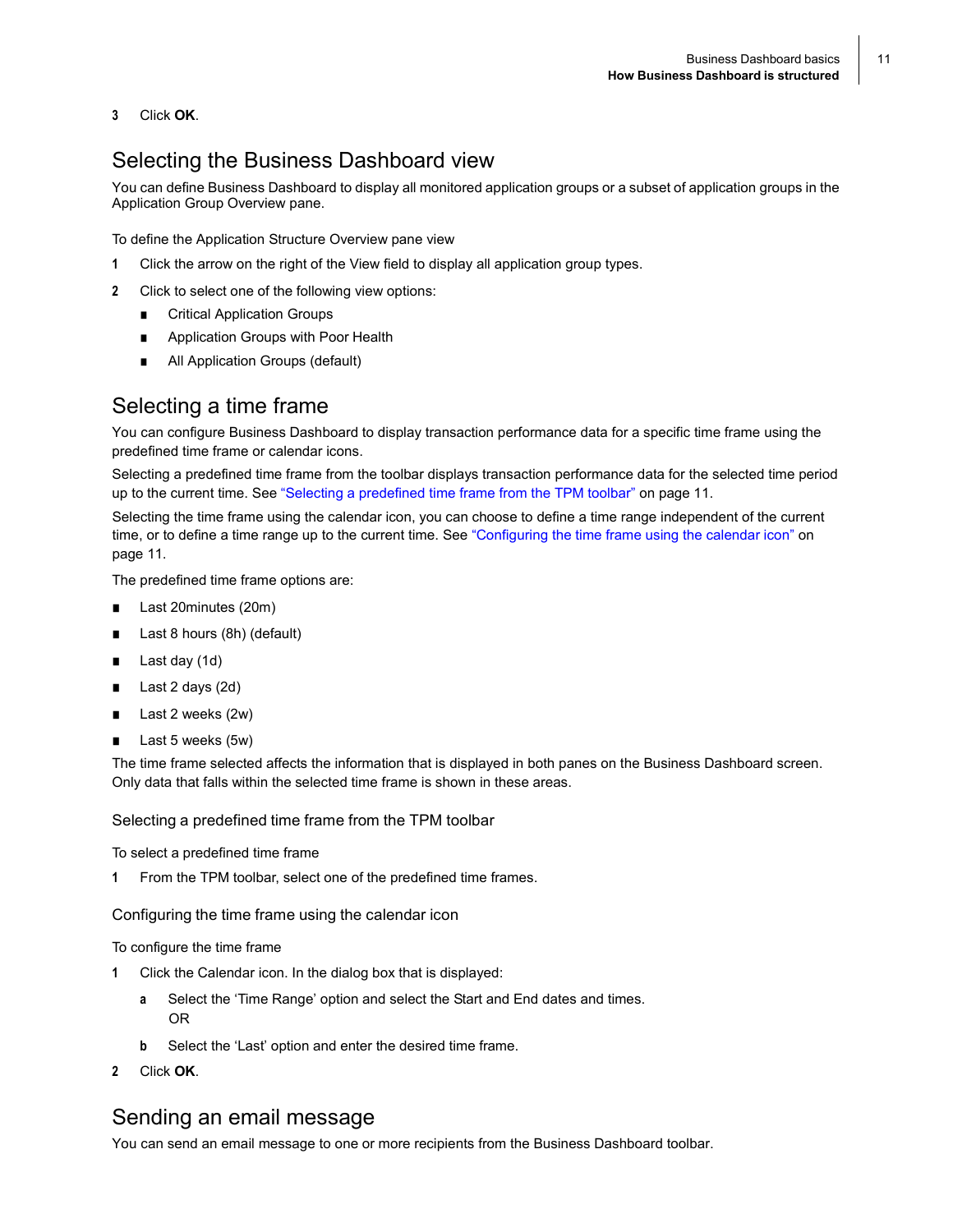The default subject for the message will be "Precise Business Dashboard".

The email will include a link to the Business Dashboard view in the current context (time frame and selected entries).

To send an email message

- Click **Send Email** on the Business Dashboard toolbar. The default email program opens.
- Fill in the required fields and click **Send**.

#### Refreshing the Business Dashboard screen

Using the Business Dashboard or Configuration screen, you can both manually refresh the information displayed on the Business Dashboard screen and configure Business Dashboard to automatically refresh the information every five minutes.

To manually refresh the Business Dashboard screen for the selected time frame

Click **Refresh** on the Business Dashboard toolbar.

To configure Business Dashboard to automatically refresh the information for the selected time frame every five minutes

- On the Business Dashboard toolbar, click **Auto Refresh is Off**. The icon will then say **Auto Refresh is On**. OR
- In the Display tab in the Configuration screen, check mark the "Auto Refresh" box.

#### Opening the Configuration screen

The Configuration screen displays a number of tabs based on what you want to configure.

To open the configuration screen

■ Click **Configuration** on the Business Dashboard screen to open the configuration screen.

#### About the Application Structure Overview pane

The Application Structure Overview pane (left) displays information in table format for all application groups and applications.

The information displayed for SLA and Volume in this pane is solely based on transactions marked as key transactions for SLA and/or Volume. For details about key transactions, see "About the application structure" on page 18.

The data in all the table columns can be sorted in ascending or descending order. In addition, the column width and order can be adjusted by dragging and dropping the column heading to the desired location.

The table in the Application Structure Overview pane displays the following information:

- Name The applications, displayed within their application groups.
- Health The Health status icons ("Good", "At Risk", "Poor" or "No Data") represent the health status of an application or application group. The Health status is first calculated based on the combined percentage of SLA compliance and Availability according to a user defined ratio. The Health status icon is then based on user defined thresholds. These ranges are set in the Health tab on the Configuration screen.
- SLA The SLA compliance rate, indicating the percentage of executions of key transactions for SLA that met the defined SLA thresholds
- Volume The total number of executions of key transactions for volume.
- Value (\$) The total dollar value of the application or application group, based on the sum of the number of executions of each transaction within the application or application group multiplied by its defined dollar value per execution.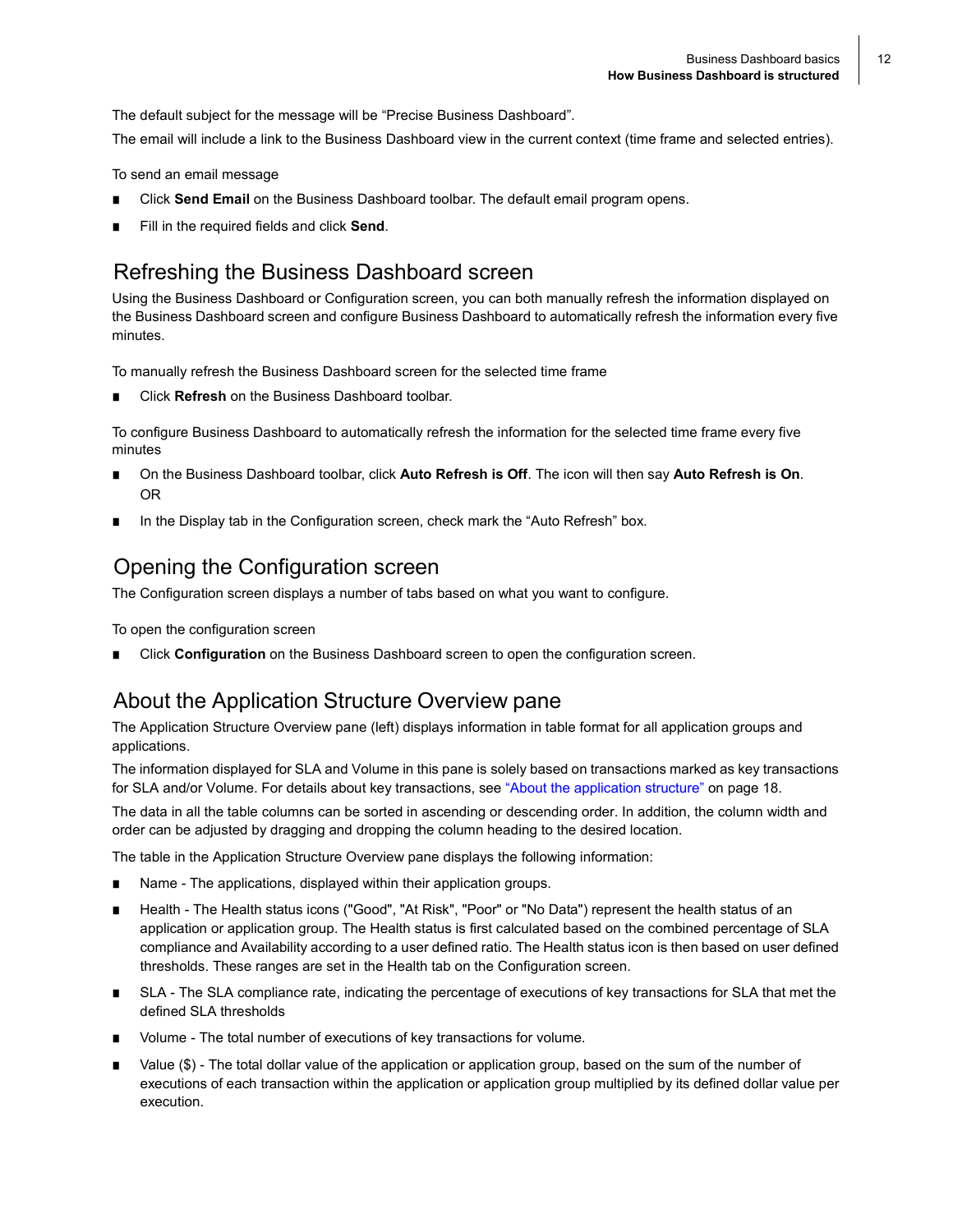**Note:** When there is no Value (\$) available, the Value (\$) column will not appear.

Availability (%) - The total percent of successful page invocations.

**Note:** The information provided in the Application Structure Overview pane can be sorted by any of the displayed columns. To sort information, click on the desired column header. A black arrow will appear at the right of the column header indicating if the information is shown in ascending or descending order. In addition, the order of the columns on the table can be changed by dragging and dropping the desired column header.

#### About Application Groups

You can configure the application structure to include multiple applications and create custom application groups as desired.

The names of the application groups are displayed in the Name column.

| <b>Item</b> | <b>Name</b>                      | <b>Description</b>              |
|-------------|----------------------------------|---------------------------------|
|             | <b>Application Group</b><br>name | Indicates an application group. |
| EF-         | Application name                 | Indicates a single application. |

**Table 2-2** Types of Applications

For more about the application structure, see "About the application structure" on page 18.

To configure the application structure, see "Configuring your application structure" on page 21.

#### About the Application Status pane

The Application Status pane (right) contains four tabs that display the associated data for the application or application group selected in the left pane. The name of the selected application or application group appears at the top of the right pane.

After selecting an application or application group in the left pane, select the appropriate tab in the right pane to view information.

The tabs are:

- Trends (default)
- Biz. Transactions (Business Transaction)
- **Users**
- **Locations**

To analyze a selected biz. transaction, user, or location, click on its link in the corresponding tab.

See "Analyzing transaction performance" on page 14.

**Note:** The information provided in the Biz.Transactions, Users and Locations tabs can be sorted by any of the displayed columns. To sort information, click on the desired column header. A black arrow will appear at the right of the column header indicating if the information is shown in ascending or descending order. In addition, the order of the columns on the table can be changed by dragging and dropping the desired column header.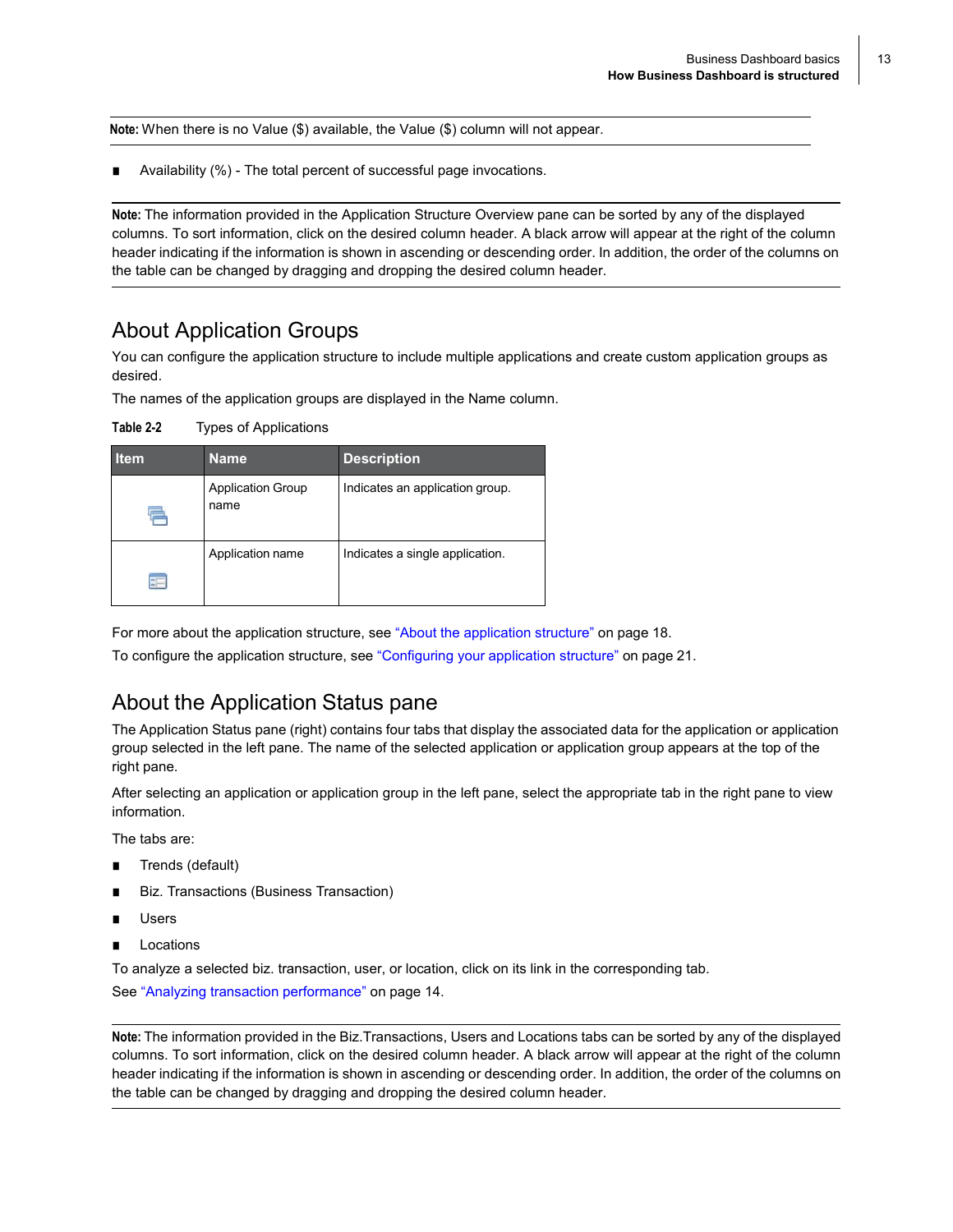#### Analyzing transaction performance

Transaction performance is analyzed by launching Insight SmartLink (if configured) or Precise for Web for a selected business transaction, user or location. When SmartLink is configured, the Transactions view is launched. When SmartLink for PeopleSoft is configured, the Web Expert view is launched.

**Note:** Drilling down from a PeopleSoft application will always launch Precise for Web.

To analyze transaction performance

- **1** Click on an application group or application in the Application Structure Overview pane. The Trends tab in the right pane will display overtime graphs for the selected application group or application.
- **2** In the Application Status pane, select a tab to view the selected application or application group broken down according to biz. transaction, user, or location.
- **3** Select a biz. transaction, user, or location to launch SmartLink or Precise for Web in context.

#### About Trends

The Trends tab displays individual over time graphs for: SLA (%), Volume, and Value (\$) for the application or application group selected in the Applications Structure Overview pane.

#### About the Biz. Transactions tab

The Biz. Transaction tab contains a table displaying the following information for each business transaction in the application or application group selected in the Application Structure Overview pane:

- Biz. Transaction name The unique name of the biz. transaction. Active links in this column indicate the option for in-depth analysis. If SmartLink is configured the analysis will be done in the Transaction view, otherwise it will be done in the Web Expert view. The ToolTip displayed when hovering over the hyperlink indicates to where the link is launching (Precise for Web, Precise SmartLink).
- Application If an application group is selected in the Applications Structure Overview pane, this column appears, displaying the specific application that the information in that row reflects.
- Health The Health status icons ("Good", "At Risk", "Poor" or "No Data") represent the health status of an application or application group. The Health status is first calculated based on the combined percentage of SLA compliance and availability according to a user defined ratio. The Health status icon is then based on user defined thresholds. These ranges are set in the Health tab on the Configuration screen.
- Avg. Response Time (Sec) The average response time for the biz. transaction, displayed in seconds. Next to the value in seconds, this column displays a color coded breakdown bar. This bar represents the relative average response time of each technology as a percentage of the total. The value per technology represents all AppTiers and instances for that technology.

**Note:** Information displayed in this column can be displayed in two modes, depending on what information is important to the user. The fixed (default) mode displays the breakdown bar in full size for each biz. transaction. In this mode you can clearly see the relative response time breakdown per technology for each biz. transaction. The second mode displays a normalized view of the breakdown bar for each biz. transaction in relative size to the biz. transaction with the highest average response time. In this mode, you can see the actual response time breakdown per technology (in seconds) for each biz. transaction.

- SLA (%) The SLA compliance rate, indicating the percentage of executions of key transactions for SLA that met the defined SLA thresholds.
- Volume The total number of executions of key transactions for volume for the biz. transaction.
- Availability (%) The total percent of successful page invocations.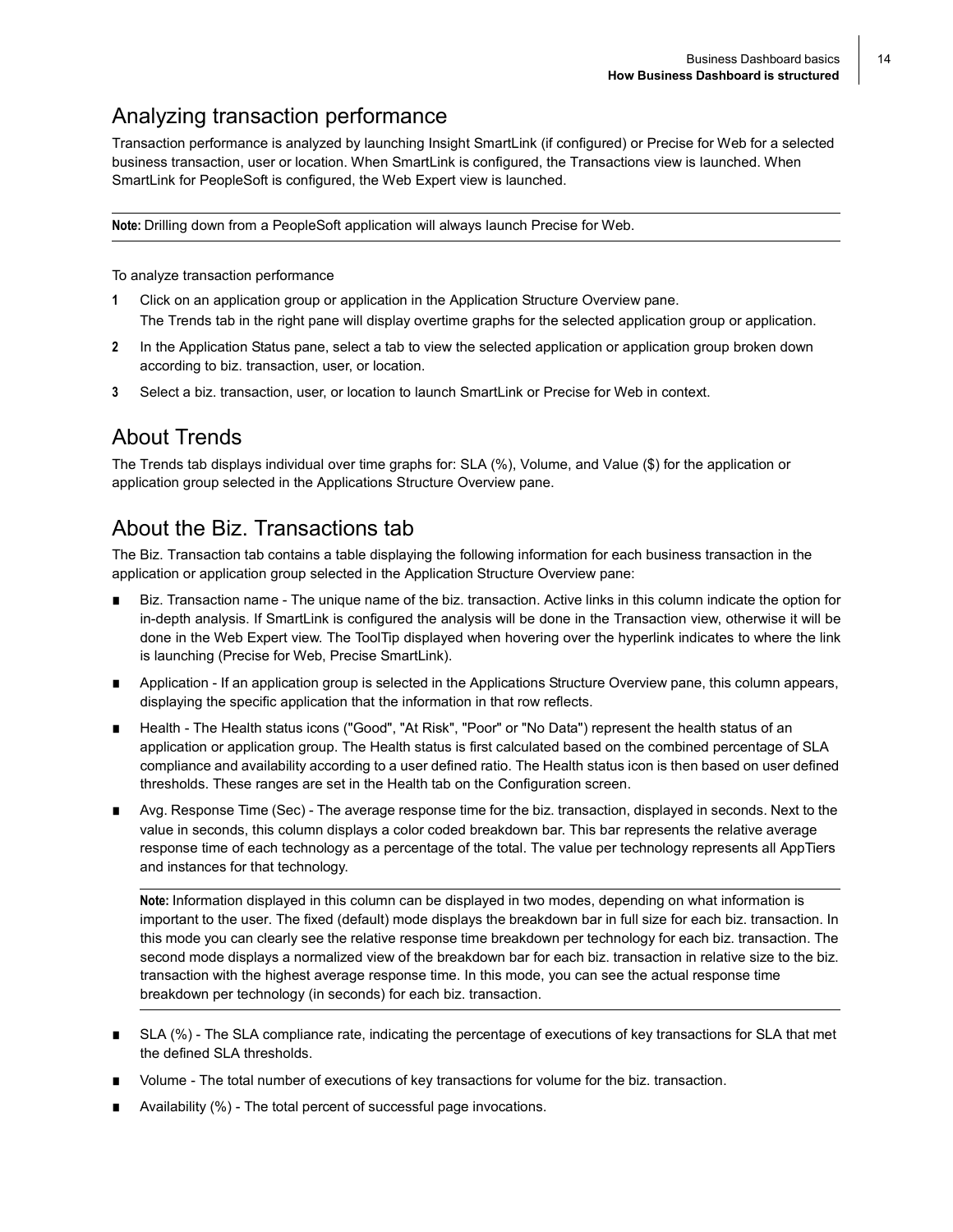#### About the Users tab

The Users tab contains a table displaying the following information for each user registered in the application or application group selected in the Applications Structure Overview pane:

- Users The unique name for the user. Active links in this column indicate the option for in-depth analysis. If SmartLink is configured the analysis will be done in the SmartLink UI, otherwise it will be done in the Precise for Web UI.
- Application If an application group is selected in the Applications Structure Overview pane, this column appears, displaying the specific application that the information in that row reflects.
- Avg. Response Time (Sec) The average response time for the user, displayed in seconds. Next to the value in seconds, this column displays a color coded breakdown bar. This bar represents the relative average response time of each technology as a percentage of the total. The value per technology represents all AppTiers and instances for that technology. The length of the bar represents the overall average response time.
- SLA (%) The SLA compliance rate, indicating the percentage of executions of key transactions for SLA that met the defined SLA thresholds
- Volume The total number of executions of key transactions for volume by the user.
- Availability (%) The total percent of successful page invocations.
- Health The Health status icons ("Good", "At Risk", "Poor" or "No Data") represent the health status of an application or application group. The Health status is first calculated based on the combined percentage of SLA compliance and availability according to a user defined ratio. The Health status icon is then based on user defined thresholds. These ranges are set in the Health tab on the Configuration screen.

#### About the Locations tab

Having previously defined locations, you can logically divide the organization into geographic or organization groups. This helps you isolate local performance problems. The location definitions are based on the IP addresses of client machines.

The Locations tab contains a table displaying the following information for each location in the application or application group selected in the Applications Structure Overview pane:

- Locations The name of the geographic location or organization group. Active links in this column indicate the option for in-depth analysis. If SmartLink is configured the analysis will be done in the Transaction view, otherwise it will be done in the Web Expert view.
- Application If an application group is selected in the Applications Structure Overview pane, this column appears, displaying the specific application that the information in that row reflects.
- Avg. Response Time (Sec) The average response time for the location, displayed in seconds. Next to the value in seconds, this column displays a color coded breakdown bar. This bar represents the relative average response time of each technology as a percentage of the total. The value per technology represents all AppTiers and instances for that technology. The length of the bar represents the overall average response time.
- SLA (%) The SLA compliance rate, indicating the percentage of executions of key transactions for SLA that met the defined SLA thresholds
- Volume The total number of executions of key transactions for volume from this location.
- Availability (%) The total percent of successful page invocations.
- Health The Health status icons ("Good", "At Risk", "Poor" or "No Data") represent the health status of an application or application group. The Health status is first calculated based on the combined percentage of SLA compliance and availability according to a user defined ratio. The Health status icon is then based on user defined thresholds. These ranges are set in the Health tab on the Configuration screen.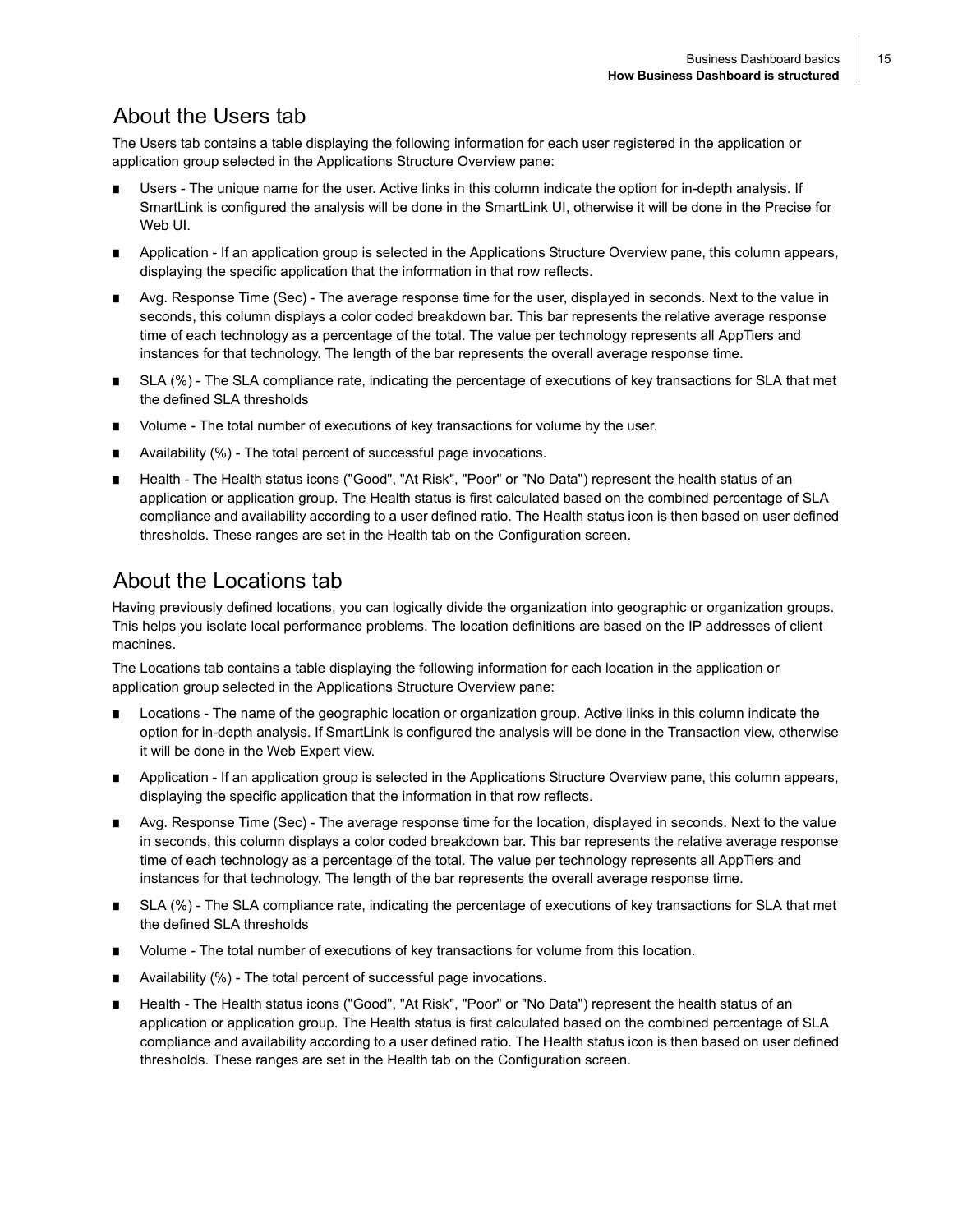## How the Configuration screen is structured

The Configuration screen enables you to define what information is displayed on the Business Dashboard screen.

There are three tabs on the Configuration screen:

- Hierarchy (default)
- **Health**
- Display

**Note:** Only users with Precise manager permissions will see all three tabs. Users with Precise monitor permissions will only see the Display tab.

From the Hierarchy tab, you can view, add, edit, or delete an application group, single application, or biz. transaction. From the Health tab, you can configure the formula that defines the health levels of applications, application groups, and biz. transactions.

From the Display tab, you can enable/disable the Auto Refresh function and define the information collection settings. The following table describes the functions of the Configuration screen elements.

| <b>Item</b>                         | <b>Name</b>                     | <b>Description</b>                                                                                                                                                       |
|-------------------------------------|---------------------------------|--------------------------------------------------------------------------------------------------------------------------------------------------------------------------|
| 7% Business Dashboard               | <b>Business</b><br>Dashboard    | Click to open the Business Dashboard screen.                                                                                                                             |
| Node:<br>v                          | Node                            | The Node field shows you which Precise node is<br>currently displayed.                                                                                                   |
|                                     |                                 | Note: The Node field is only displayed when more<br>than one Precise node is installed, and only on<br>Precise applications with the TPM version 8.8 patch<br>installed. |
|                                     |                                 | Note: The Node field will never be displayed in the<br>Health tab as the Health settings are global.                                                                     |
| <sup>금+</sup> Add Application Group | <b>Add Application</b><br>Group | In the Hierarchy tab, click this button to add a new<br>application group.                                                                                               |
| <b>Add Biz Transaction</b><br>m     | Add Biz.<br>Transaction         | In the Hierarchy tab, click this button to add a new<br>biz. transaction.                                                                                                |

**Table 2-3** Configuration screen elements

To filter the available applications, biz. transactions, users or locations, enter a name into the Filter field and click **Filter**.

#### About the Hierarchy tab

In the Hierarchy tab you can view and configure the application structure and define which transaction must be represented on the Business Dashboard screen.

In the left pane of the Hierarchy tab there is a tree view of your application structure hierarchy, showing:

- Application Groups
- **Applications**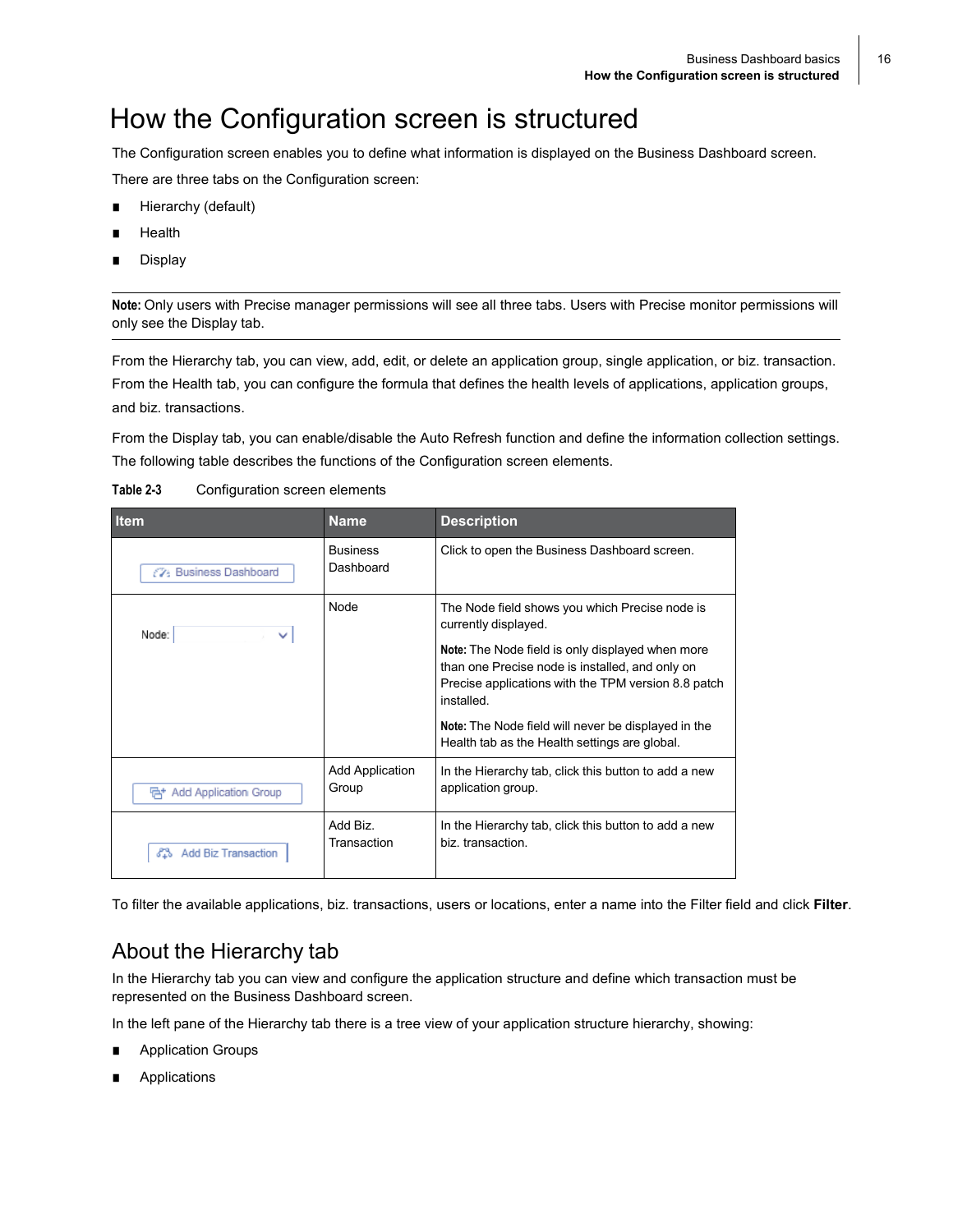#### Biz. Transactions.

| Table 2-4 |  |  | Types of icons displayed in the left pane of the Hierarchy tab |  |
|-----------|--|--|----------------------------------------------------------------|--|
|-----------|--|--|----------------------------------------------------------------|--|

| <b>Item</b> | <b>Name</b>              | <b>Description</b>              |
|-------------|--------------------------|---------------------------------|
|             | <b>Application Group</b> | Indicates application groups.   |
|             |                          |                                 |
|             | Application              | Indicates a single application. |
| EF-         |                          |                                 |
|             | <b>Biz. Transaction</b>  | Indicates a biz. transaction.   |
|             |                          |                                 |

For more details about the application structure, see "About the application structure" on page 18.

From this pane, you can select a row and left-click to edit or delete an application group, single application, or biz. transaction.

For an application group, you can choose to:

- Add an application group
- **Edit**
- Delete
- Designate and mark an application group to be critical.

See "Scenario # 1 - Adding a new application group" on page 21.

See "Scenario # 2 - Editing an application group" on page 22.

See "Scenario # 3 - Deleting an application group" on page 22.

For a biz. transaction, you can choose to:

- Add biz. transaction
- **Edit**
- Delete

See "Scenario # 4 - Adding a new biz. transaction" on page 22. See "Scenario # 5 - Editing biz. transactions" on page 23. See "Scenario # 6 - Configuring key transactions" on page 23.

#### About the Health tab

In the Health tab, you can view and configure the health status definitions for the application structure.

The health status icons ("Good", "At Risk", "Poor" or "No Data") represent the health status of an application or application group. The health status is first calculated based on the combined percentage of SLA compliance and availability according to a user defined ratio. The health status icon is then based on user defined thresholds. See "Scenario # 9 - Customizing the Health status" on page 24.

#### About the Display tab

In the Display tab, you can define the information collection settings:

Enable/disable the Auto Refresh function. See "Scenario # 10 - Enabling/Disabling Auto Refresh" on page 25.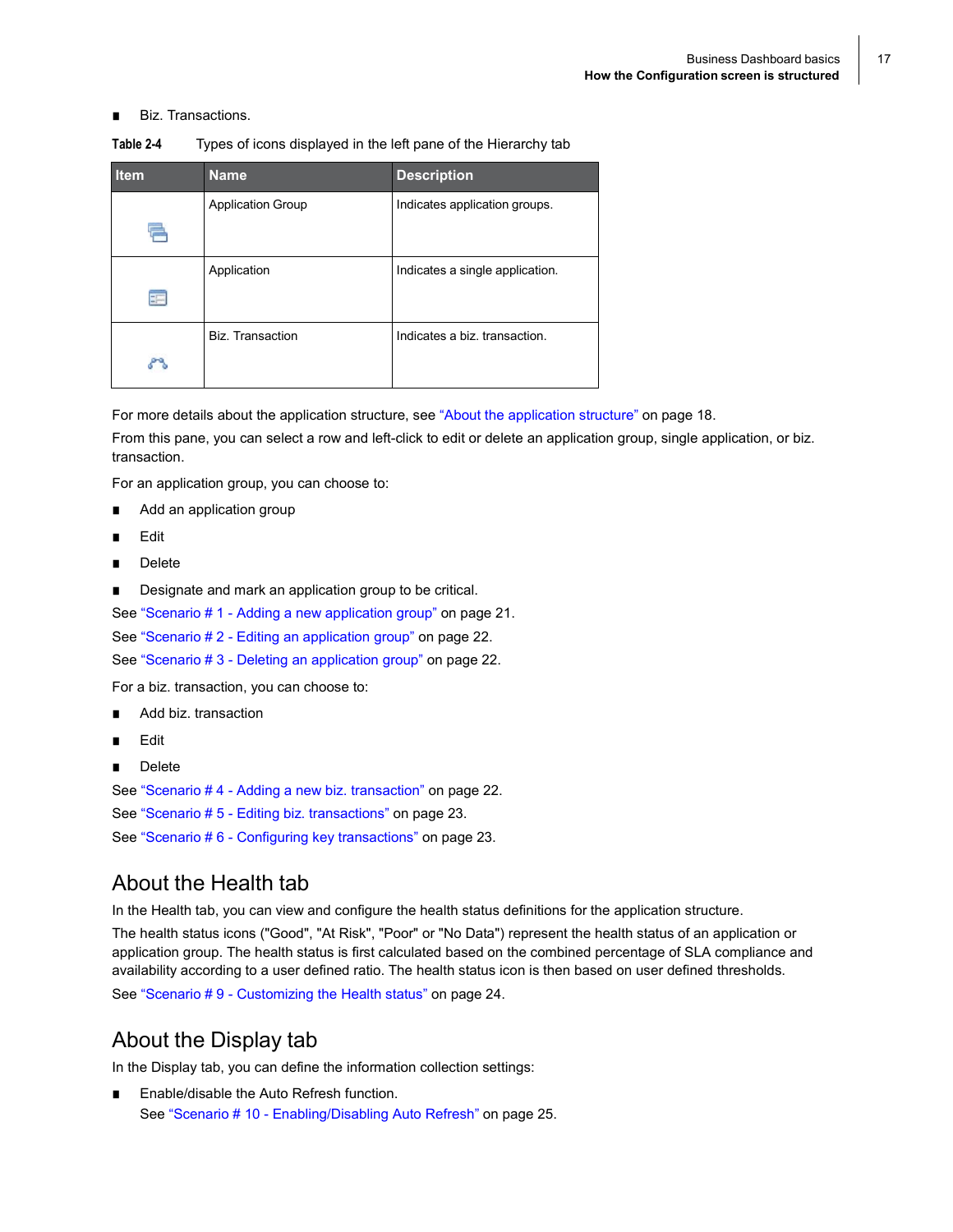# Working with Precise Business **Dashboard**

This section includes the following topics:

- About the application structure
- Configuring your application structure

## About the application structure

The Precise Business Dashboard application structure is based on the following hierarchy:

- Application Group Group of applications.
- Application Group of biz. transactions.
- Biz. Transaction Group of technical transactions. Each biz. transaction contains either a page title, page URL or URL
- Technical Transaction Transactions monitored by Precise. A transaction is either a page title or a page URL.
- Key Transaction for SLA Transactions configured to be calculated towards the SLA value displayed in Business Dashboard.
- Key Transaction for Volume Transactions configured to be calculated towards the Volume value displayed in Business Dashboard.

#### Sample application structure hierarchy

The following diagram illustrates a sample application structure hierarchy.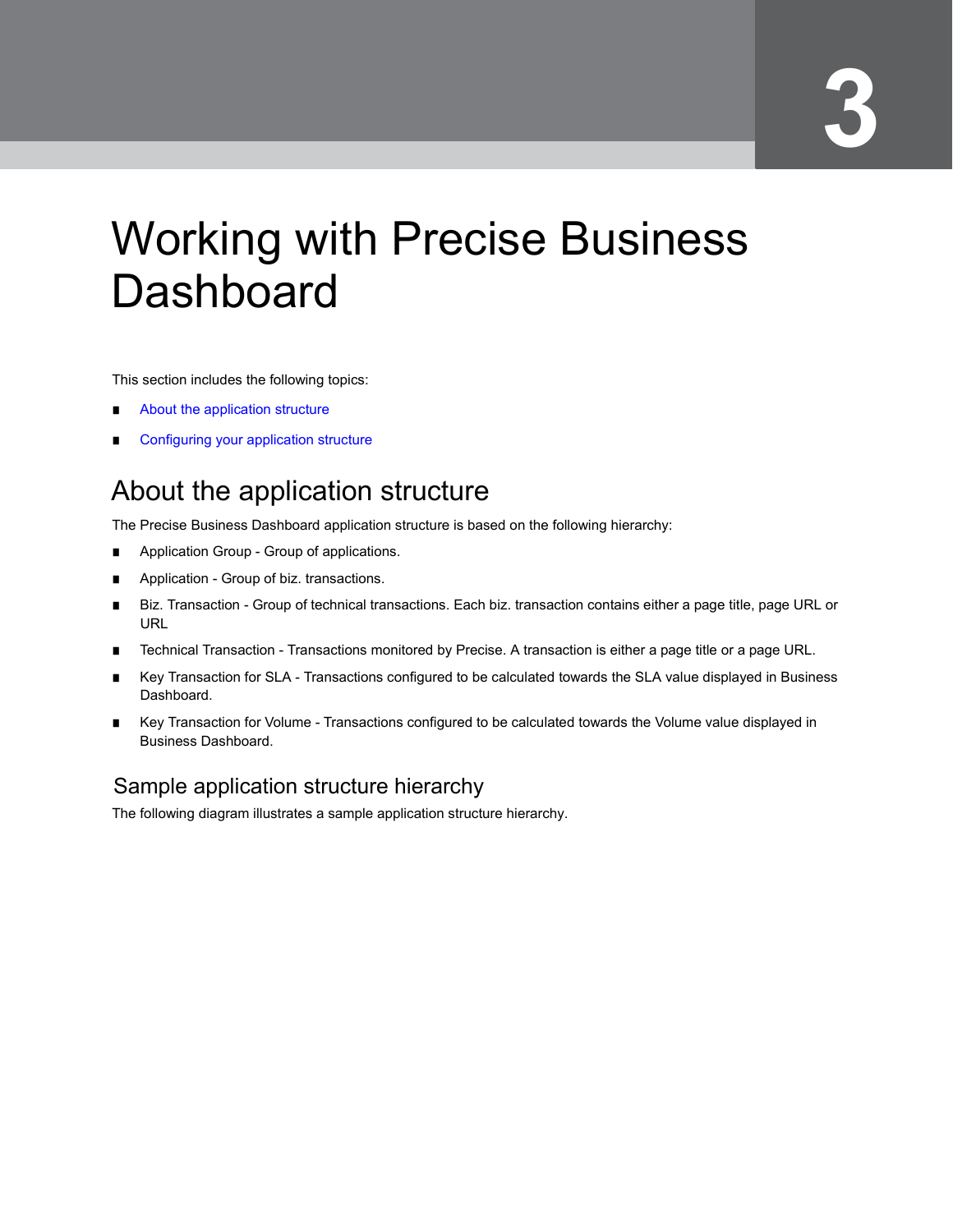19





This sample application structure includes four application groups:

- Test US
- Production US
- Production EMEA
- Test EMEA

Application group "**Production EMEA**" contains the following five applications:

- Online Trade
- Bill Pay
- Online Banking
- Global HR
- Siebel CRM

The "**Online Banking**" application contains the following four biz. transactions:

- Show History
- Transfer Funds
- Analyze
- Confirmation

The "**Transfer Funds**" biz. transaction contains the following three technical transactions.

- **Check Status**
- **Make Transfer**
- **Get Confirmation**

#### Viewing your application structure in the Business Dashboard screen

The Application Structure Overview pane in Business Dashboard displays the monitored application groups and applications in the Application Structure Overview pane, and the biz. transactions are displayed in the Application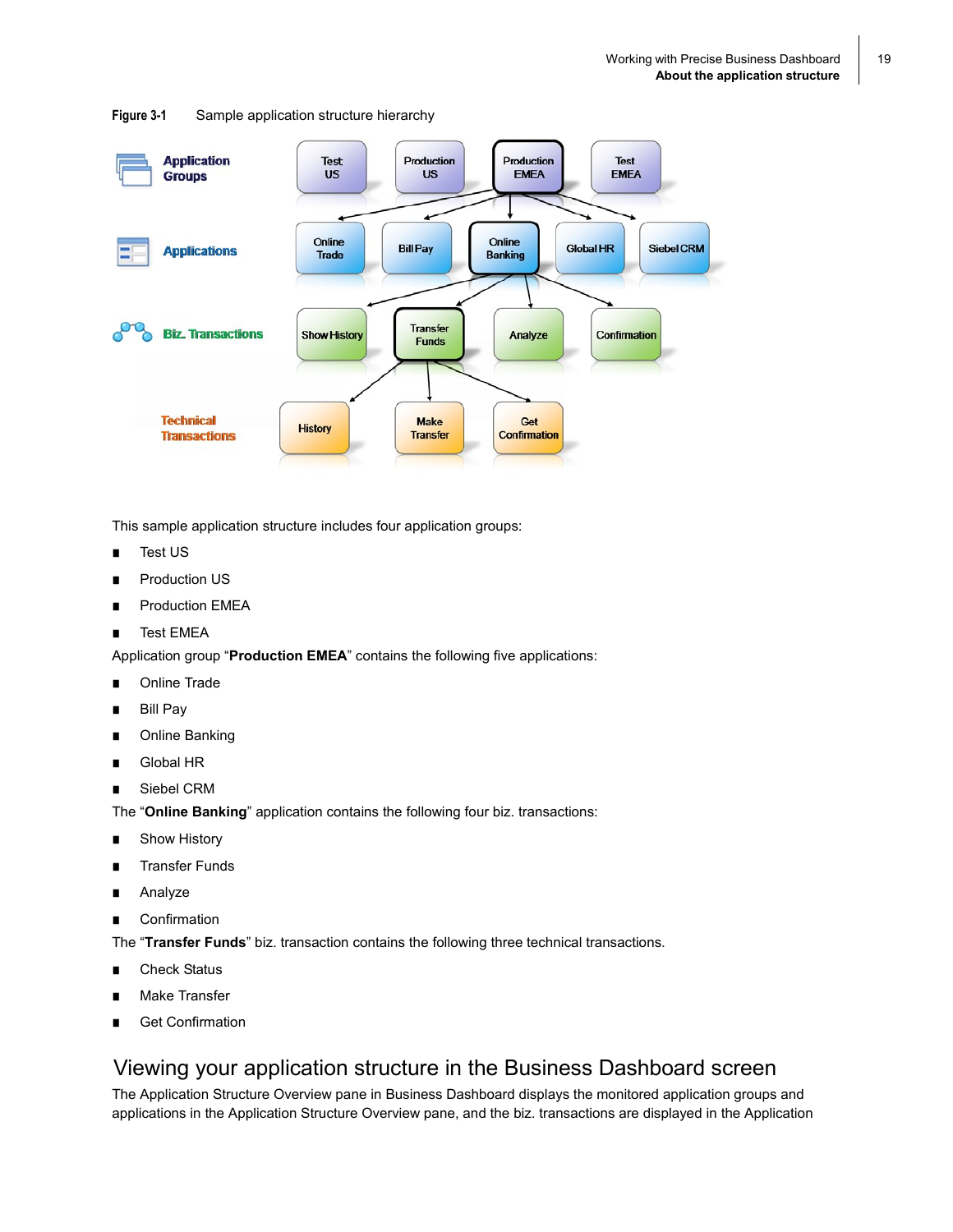20

Status pane. Therefore, the sample application structure, shown in "Sample application structure hierarchy" on page 19, is displayed in the Business Dashboard screen as shown in the following figure.



**Figure 3-2** Sample application structure in the Business Dashboard screen

#### Viewing your application structure in the TPM Configuration screen

The Application Structure Hierarchy pane in the Configuration screen displays the monitored application groups, applications and biz. transactions, and the technical transactions are displayed in the right pane. Therefore, the sample application structure, shown in "Sample application structure hierarchy" on page 19, is displayed in the Configuration screen as shown in the following figure.



**Figure 3-3** Sample application structure in the Configuration screen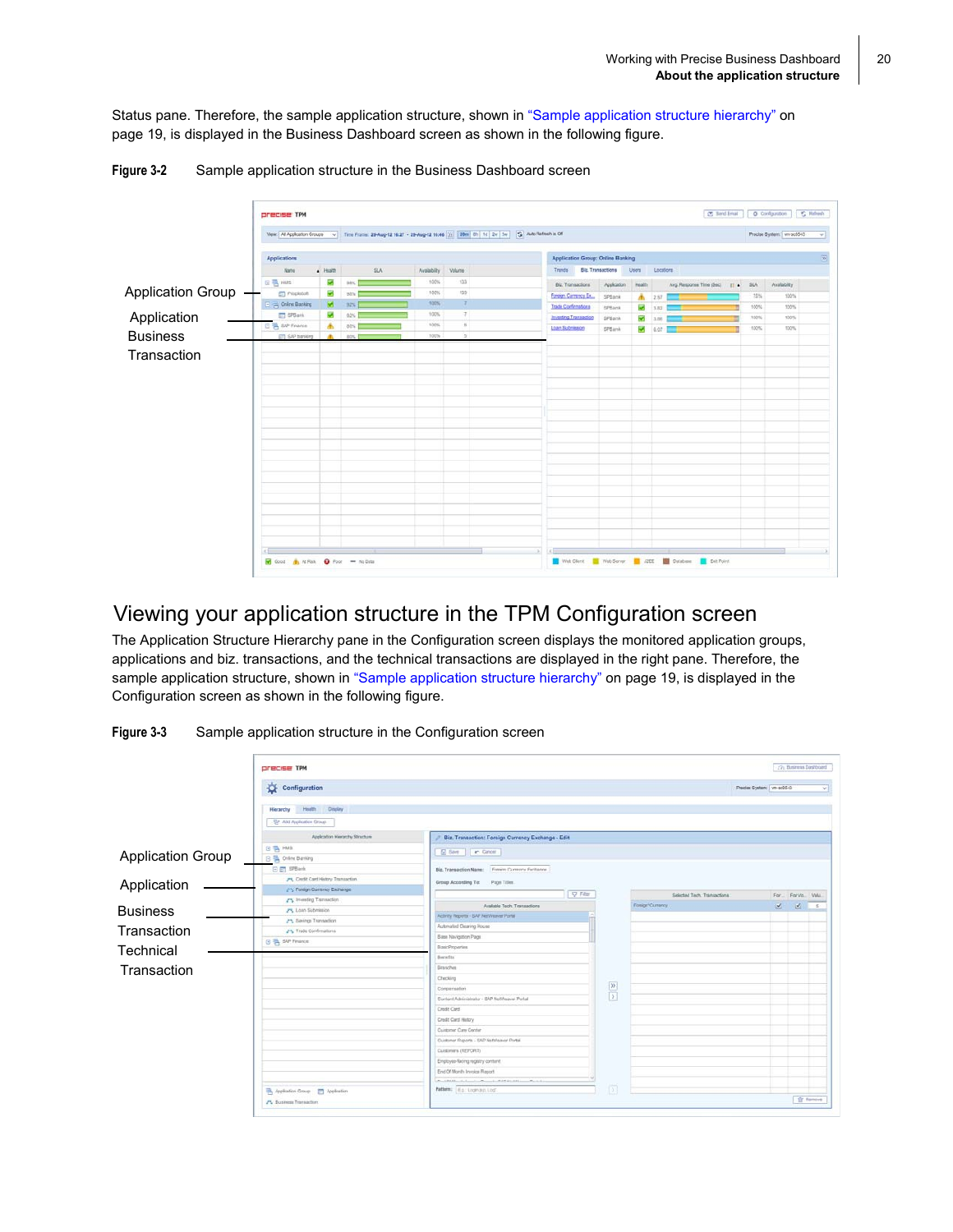## Configuring your application structure

**Note:** To effectively and efficiently monitor your application, before configuring your application structure see "About the application structure" on page 18.

Configure your Application Structure with the following procedures:

- Scenario # 1 Adding a new application group
- Scenario # 2 Editing an application group
- Scenario # 3 Deleting an application group
- Scenario #4 Adding a new biz. transaction
- Scenario # 5 Editing biz. transactions
- Scenario # 6 Configuring key transactions
- Scenario # 7- Configuring the transaction Value (\$)
- Scenario # 8- Deleting a biz. transaction
- Scenario #9 Customizing the Health status
- Scenario # 10 Enabling/Disabling Auto Refresh

#### Scenario # 1 - Adding a new application group

In the Hierarchy tab in the Configuration screen, you can create a new application group to be displayed in the Business Dashboard.

To add a new application group

- **1** From the Business Dashboard screen, click **Configuration** to open the Configuration screen and the Hierarchy tab (default).
- **2** Click **Add Application Group**. The Application Group window opens on the right pane showing available and selected applications.
- **3** In the Application Group Name field, enter a unique name.
- **4** In the Description field, enter a text description to identify the application group.
- **5** If you want this application group to be defined as critical, check mark the Critical box.
- **6** In the Available Applications list, click a name and click the Add (right arrow) to add it to the Selected Applications list.

Another option is to select more than one group of names, drag and drop them to the Selected Applications list on the right.

- **7** To filter and reduce the number of Available Applications displayed in the left list, type a name into the Filter field and click **Filter**.
- **8** In the Selected Applications list, select a name and click the left arrow to return it to the Available Applications list. Another option is to select more than one group of names, drag and drop them to the Available Applications list on the left.
- **9** Click **Save** to save the new configuration. The new application group will appear on the left in the Application Hierarchy Structure pane. If the group was marked as critical, it will appear in the View menu under Critical Application Groups.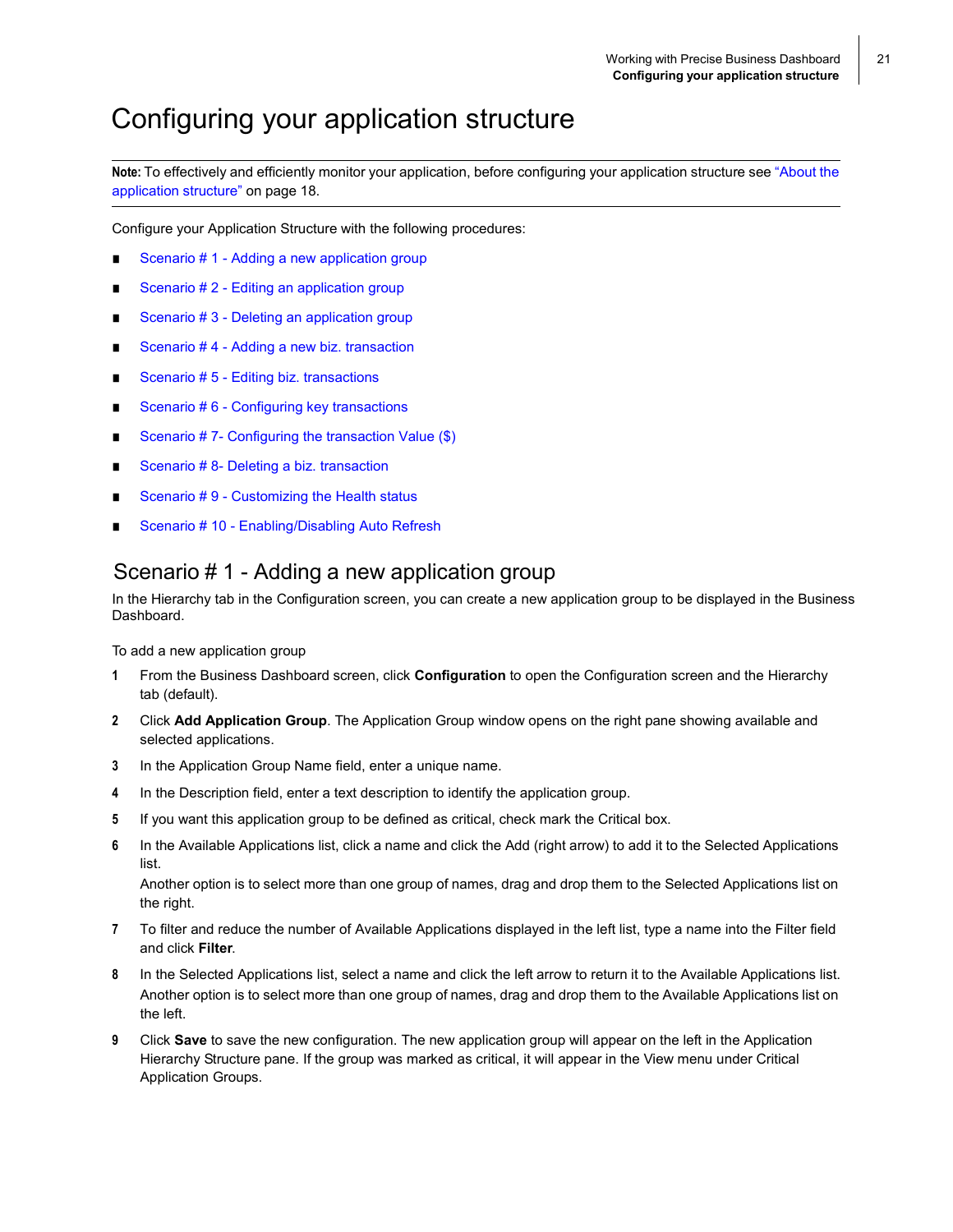#### Scenario # 2 - Editing an application group

In the Hierarchy tab in the Configuration screen, you can edit an application group.

To edit an application group

- **1** From the Business Dashboard screen, click **Configuration** to open the Configuration screen and the Hierarchy tab (default).
- **2** Select an application group from the left pane. There are two options to enter the Edit mode:
	- **a** Click the arrow beside the application group name (left pane) and left-click **Edit**. The Application Group window opens on the right pane showing available and selected applications.
	- **b** Or on the right pane, click **Edit**.
- **3** In the Application Group Name field, if desired, update the name of the application group.
- **4** In the Description field, enter a text description (no more than two lines) to identify the application group.
- **5** If you want this application group to be defined as critical, check mark the Critical box.
- **6** In the Available Applications list, click a name and click the Add (right arrow) to add it to the Selected Applications list.

Another option is to select more than one group of names, drag and drop them to the Selected Applications list on the right.

- **7** To filter and reduce the number of Available Applications displayed in the left list, type a name into the Filter field and click **Filter**.
- **8** In the Selected Applications list, click a name and click the left arrow to return it to the Available Applications list. Another option is to select more than one group of names, drag and drop them to the Available Applications list on the left.
- **9** Click **Save** to save the new configuration. The edited application group will now appear on the left in the Application Hierarchy Structure pane. If the group was marked as critical, it will appear in the View menu under Critical Application Groups.

#### Scenario # 3 - Deleting an application group

In the Hierarchy tab in the Configuration screen, you can delete an application group.

To delete an application group

- **1** From the Business Dashboard screen, click **Configuration** to open the Configuration screen and the Hierarchy tab (default).
- **2** Select an application group from the left pane.
- **3** Click the arrow beside the application group name (left pane) and left-click **Delete**.
- **4** Or on the right pane, click **Delete**.

#### Scenario # 4 - Adding a new biz. transaction

In the Hierarchy tab in the Configuration screen, you can add new biz. (business) transactions.

To add a new biz. transaction

- **1** From the Business Dashboard screen, click **Configuration** to open the Configuration screen and the Hierarchy tab (default).
- **2** Select an application from the left pane. The Application window opens on the right pane showing selected biz. transactions.
- **3** On the right pane, click **Add Business Transaction**. The Biz. Transaction window opens on the right pane showing available and selected biz. transactions.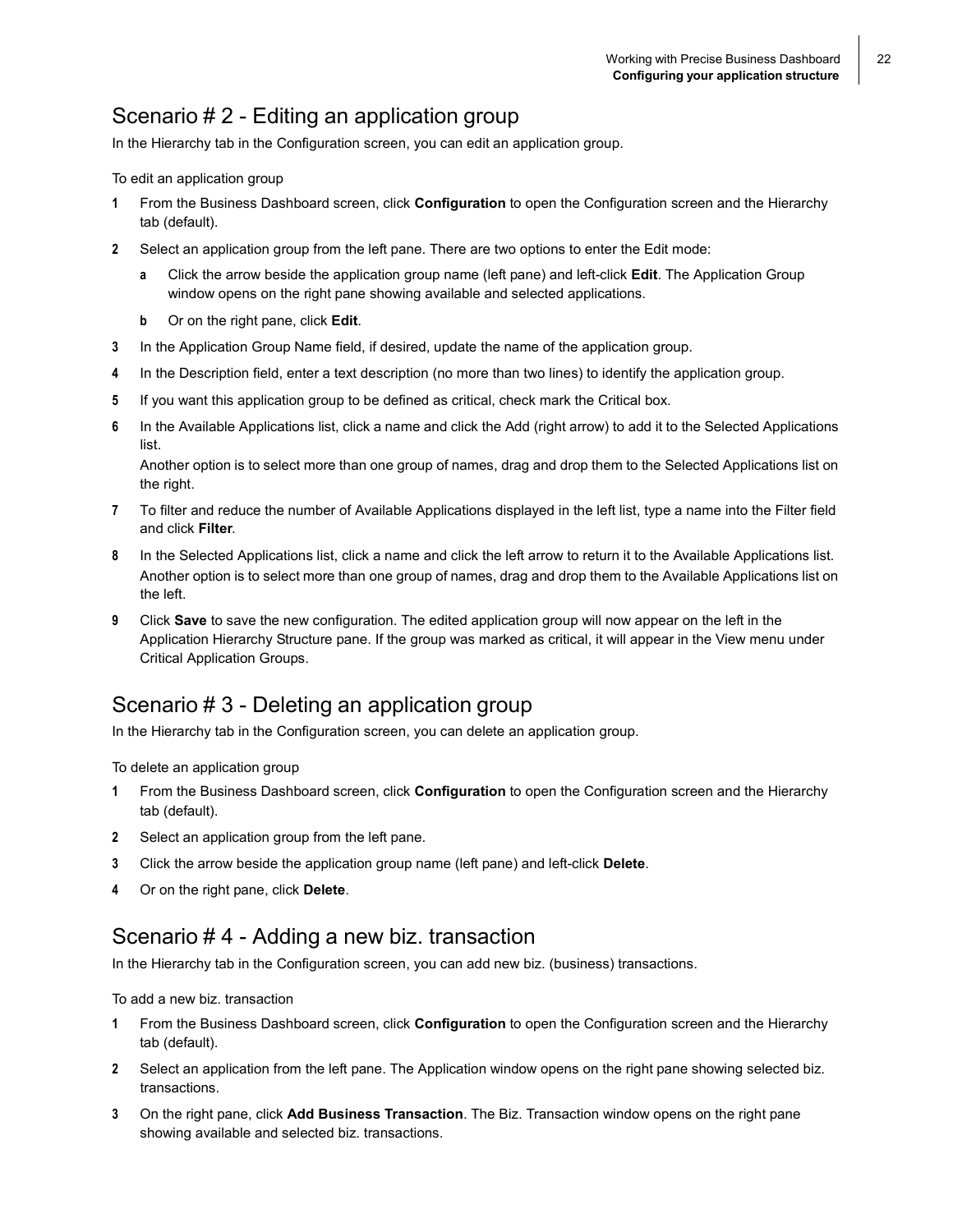- **4** In the Biz. Transaction Name field, enter a unique name.
- **5** In the Available Transactions list, click a name and click **Add** (right arrow) to add it to a Selected Biz. Transactions list on the right.

Another option is to select more than one transaction, drag and drop them to the Selected Transactions list on the right.

- **6** To filter and reduce the number of Available Transactions displayed in the left list, type a name into the Filter field and click **Filter**.
- **7** In the Selected Transactions list, click a name and click **Remove** (left arrow) to return it to Available Transactions list.

Another option is to select more than one group of names, drag and drop them to the Available Transactions list on the right.

- **8** In the Pattern field, enter a pattern option.
- **9** Click **Save** to save the configuration settings.

#### Scenario # 5 - Editing biz. transactions

In the Hierarchy tab in the Configuration screen, you can edit biz. (business) transactions.

To edit biz. transactions

- **1** From the Business Dashboard screen, click **Configuration** to open the Configuration screen and the Hierarchy tab (default).
- **2** Select a biz. transaction from the left pane. The selected transaction information is displayed on the right pane.
- **3** Click the arrow beside the biz. transaction name (left pane) and left-click **Edit**. The biz. transaction window opens on the right pane showing available and selected transactions.
- **4** Or on the right pane, click **Edit**.
- **5** In the Biz. Transaction Name field, enter a unique name.
- **6** In the Available Transactions list, click a name and click **Add** (right arrow) to add it to the Selected Transactions list.

Another option is to select more than one group of names, drag and drop them to the Selected Biz. Transactions list on the right.

- **7** To filter and reduce the number of Available Transactions displayed in the left list, type a name into the Filter field and click **Filter**.
- **8** In the Selected Biz. Transactions list, click a name and click **Remove** (left arrow) to return it to Available Biz. Transactions list.

Another option is to select more than one group of names, drag and drop them to the Available Biz. Transactions list on the left.

**9** Click **Save** to save the configuration settings.

#### Scenario # 6 - Configuring key transactions

In the Hierarchy tab in the Configuration screen, you can define which transactions will be key transactions for SLA and/or Volume, calculated towards the SLA and /or Volume values displayed in Business Dashboard.

To configure which metrics a transaction will be calculated for

- **1** From the Business Dashboard screen, click **Configuration** to open the Configuration screen and the Hierarchy tab (default).
- **2** Select a biz. transaction from the left pane. The selected transaction information is displayed on the right pane.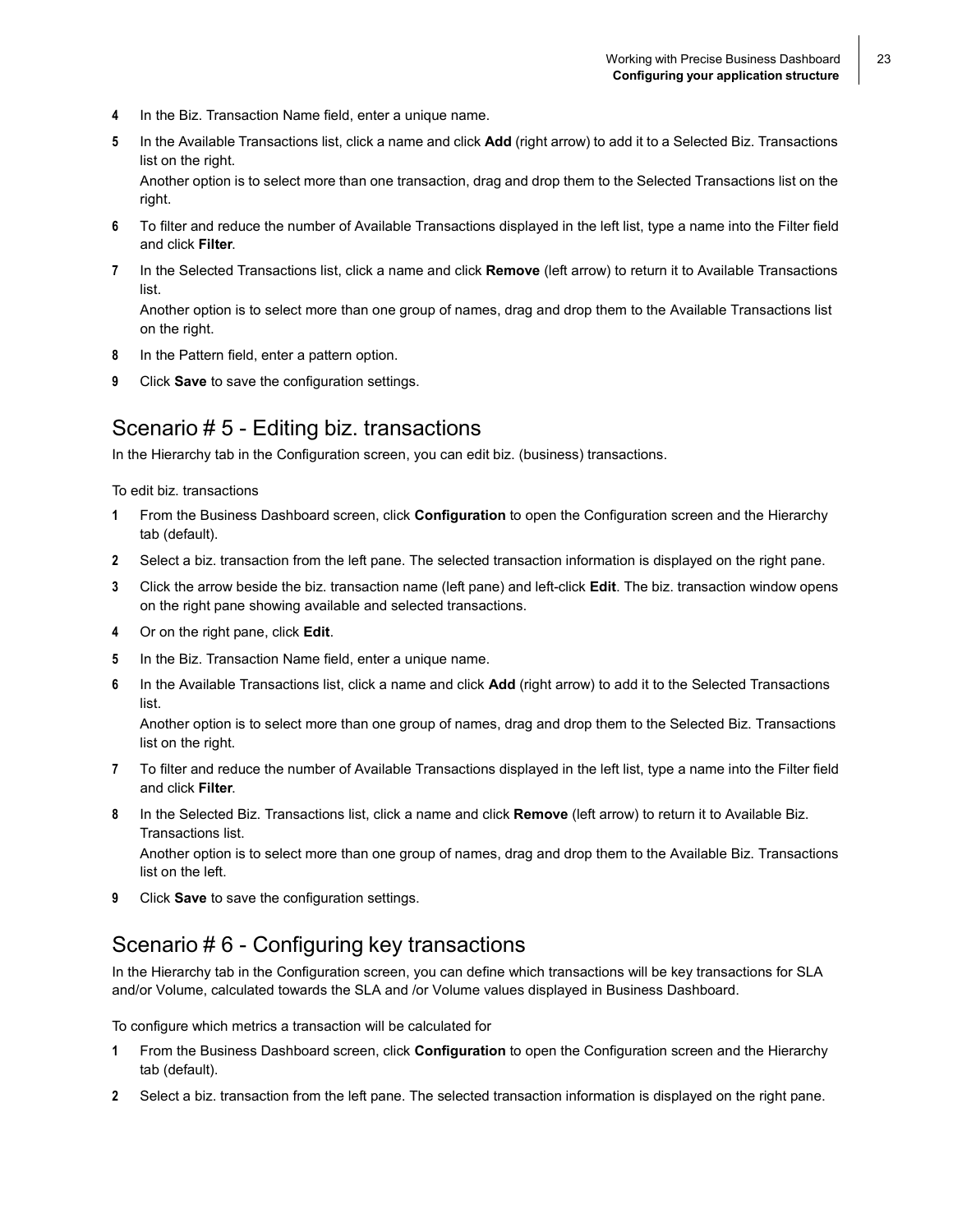- **3** Click the arrow beside the biz. transaction name (left pane) and left-click **Edit**. The Biz. Transaction window opens on the right pane showing available and selected transactions.
- **4** Or on the right pane, click **Edit**.
- **5** In the Selected Tech. Transactions list, for each selected technical transaction, check mark the "For SLA" and "For Volume" boxes, according to the metrics you want the selected technical transaction to be calculated for.
- **6** In the Selected Tech. Transactions list, enter the dollar value threshold the technical transaction must meet to be calculated in the Value (\$) field displayed in Business Dashboard.
- **7** Click **Save** to save the configuration settings.

#### Scenario # 7- Configuring the transaction Value (\$)

In the Hierarchy tab in the Configuration screen, you can define the Value (\$) for a single execution of a transaction.

To configure which metrics a transaction will be calculated for

- **1** From the Business Dashboard screen, click **Configuration** to open the Configuration screen and the Hierarchy tab (default).
- **2** Select a biz. transaction from the left pane. The selected transaction information is displayed on the right pane.
- **3** Click the arrow beside the biz. transaction name (left pane) and left-click **Edit**. The Biz. Transaction window opens on the right pane showing available and selected transactions.
- **4** In the Selected Tech. Transactions list, enter the dollar value for a single execution of the transaction.
- **5** Click **Save** to save the configuration settings.

#### Scenario # 8- Deleting a biz. transaction

In the Hierarchy tab in the Configuration screen, you can delete a biz. (business) transaction.

To delete a biz. transaction

- **1** From the Business Dashboard screen, click **Configuration** to open the Configuration screen and the Hierarchy tab (default).
- **2** Select a biz. transaction from the left pane.
- **3** Click the arrow beside the biz. transaction name (left pane) and left-click **Delete**, or click the **Delete** button.

#### Scenario # 9 - Customizing the Health status

In the Health tab in the Configuration screen, you can customize the criteria used to calculate the Health status for an application group(s) via the Configuration screen Health tab.

To customize the criteria used to calculate the Health status

- **1** On the Configuration screen, click the Health tab. The Configuration screen Health view opens.
- **2** Under Health Indicators, click into one of the boxes and enter a whole number value for either of the health indicators (SLA [%] or Availability [%]). (The whole number will become the percent value for SLA and Availability).

**Note:** When changing a value for either of the two indicators, the other automatically changes accordingly to total a combined sum of 100% for the two indicators.

- **3** Under Health Thresholds, you have two options to designate Application Health:
	- Click and drag each arrow (up or down) from the bar graph to designate its Health (Good, At Risk, Poor). To click and drag, continue with Step 4 in this procedure.
	- Type a whole number value for each (Good, At Risk, Poor). To type in a whole number for each, see the procedure "To designate Application Heath Poor, At Risk, and Good values" below.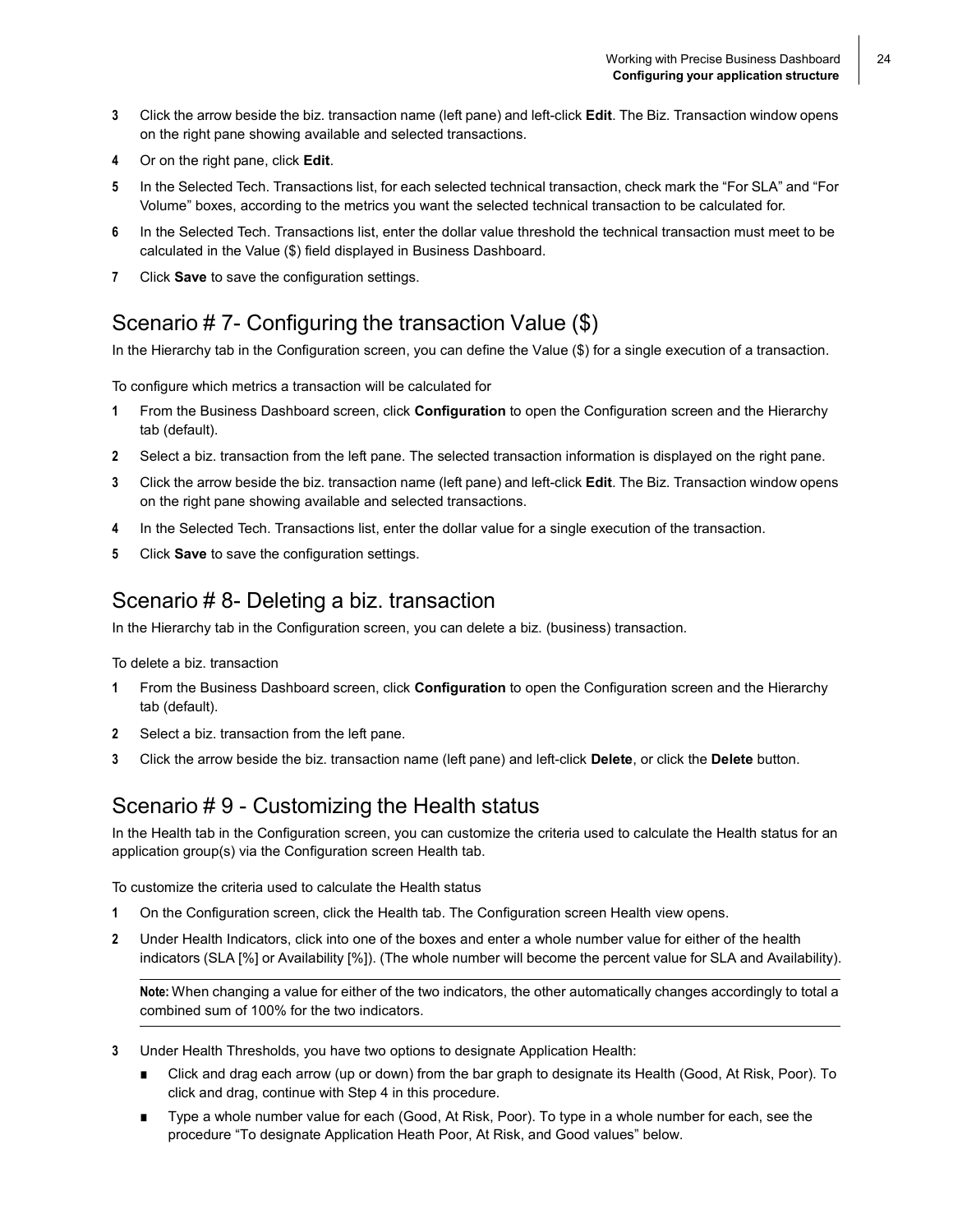- **4** Click and drag the graph arrow (upper or lower arrows) up or down to determine the whole number percent value for each Application Health range (Good, At Risk, Poor).
- **5** Under Application Group Health, click a circle to set the desired Application Group Health. The two options are:
	- Application Group health is that of the worst application in the application group.
	- Calculate Application Group health using the percentile distribution.
- **6** Click **Save** to save the Health configuration settings.

You can manually type in the Application Health value for Good, At Risk, and Poor.

To designate Application Health Poor, At Risk, and Good values

- **1** Under Application Health, you can first click and type in a whole number value for the Good value. This will define the percentage range for Good.
- **2** Click the At Risk Health box and type in a whole number value. This will define the percentage value for At Risk.
- **3** Continue with Step 5 in the procedure "To customize Health status" above.

#### Scenario # 10 - Enabling/Disabling Auto Refresh

Using the Business Dashboard or Configuration screen, you can both manually refresh the information displayed on the Business Dashboard screen and configure Business Dashboard to automatically refresh the information every five minutes.

To manually refresh the Business Dashboard screen for the selected time frame

Click Refresh on the Business Dashboard toolbar.

To configure Business Dashboard to automatically refresh the information for the selected time frame every five minutes

- On the Business Dashboard toolbar, click **Auto Refresh is Off**. The icon will then say **Auto Refresh is On**. OR
- In the Display tab in the Configuration screen, check mark the "Auto Refresh" box.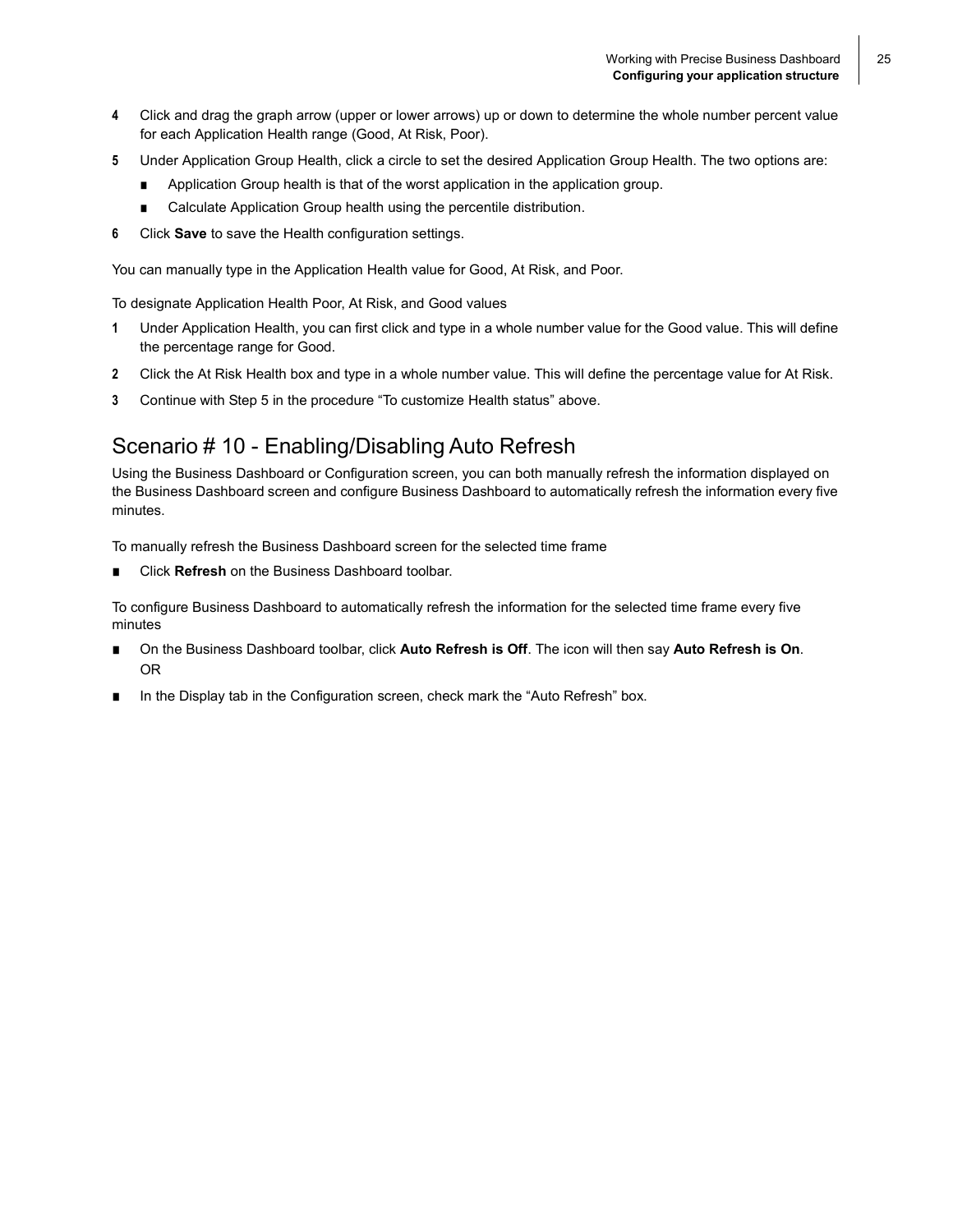| abandonment rate         | In Web, a counter that keeps track of the percentage of users that abandon the loading of the Web page<br>before it completes downloading.                                                                                                                                                                                                                                                                                                                                                                                                                                                                                                                                                                                                                                                                                                     |
|--------------------------|------------------------------------------------------------------------------------------------------------------------------------------------------------------------------------------------------------------------------------------------------------------------------------------------------------------------------------------------------------------------------------------------------------------------------------------------------------------------------------------------------------------------------------------------------------------------------------------------------------------------------------------------------------------------------------------------------------------------------------------------------------------------------------------------------------------------------------------------|
| action                   | An operation that Alerts FocalPoint automatically performs when detecting a warning or critical status for a<br>specific metric. According to the defined action, Alerts FocalPoint opens a message box, sends an email or<br>SNMP trap, or executes a program.                                                                                                                                                                                                                                                                                                                                                                                                                                                                                                                                                                                |
| action item<br>(manual)  | Some installation steps cannot be executed automatically by Precise Installer. The administrator is required<br>to execute them manually. Action Items are presented (when necessary) at end of installation or product<br>update.                                                                                                                                                                                                                                                                                                                                                                                                                                                                                                                                                                                                             |
| <b>AdminPoint</b>        | The central administration console of Precise that facilitates the maintenance, configuration, and<br>management of all installed Precise components, such as monitoring the status of all Precise agents and<br>PMDB processes, getting license information, starting and stopping the agents, getting log data on agents<br>and events, changing PMDB settings, and installing patches.                                                                                                                                                                                                                                                                                                                                                                                                                                                      |
|                          | See also PMDB.                                                                                                                                                                                                                                                                                                                                                                                                                                                                                                                                                                                                                                                                                                                                                                                                                                 |
|                          | See also agent.                                                                                                                                                                                                                                                                                                                                                                                                                                                                                                                                                                                                                                                                                                                                                                                                                                |
| advice                   | In Oracle, an algorithm that is designed to recommend on gathering statistics, creating new indexes,<br>change existing indexes, and add or delete hints to make Oracle's Optimizer choose a better access path<br>and make the statement perform better. Can be activated from any DML (Data Manipulation Language)<br>statement.                                                                                                                                                                                                                                                                                                                                                                                                                                                                                                             |
| agent                    | A program that runs on a server machine to collect, process, or communicate performance information. The<br>Precise installation consists of multiple agents.                                                                                                                                                                                                                                                                                                                                                                                                                                                                                                                                                                                                                                                                                  |
| alert                    | The state of an Alerts metric that has reached a near-critical or critical status. An alert is issued by Alerts,<br>triggering an action and informing of a problem that has occurred or is likely to occur within the area<br>sampled by the specific metric.                                                                                                                                                                                                                                                                                                                                                                                                                                                                                                                                                                                 |
|                          | See also action.                                                                                                                                                                                                                                                                                                                                                                                                                                                                                                                                                                                                                                                                                                                                                                                                                               |
| <b>Alerts</b>            | These product provide alerts to problematic conditions before they turn into performance problems, based<br>on predefined metrics and thresholds. Alerts can automatically perform an action, such as displaying a                                                                                                                                                                                                                                                                                                                                                                                                                                                                                                                                                                                                                             |
|                          | pop-up message, sending an email message or SNMP trap, or running a program.                                                                                                                                                                                                                                                                                                                                                                                                                                                                                                                                                                                                                                                                                                                                                                   |
| <b>Alerts FocalPoint</b> | An agent that receives data from the InformPoint agents, stores it, and performs any action that has been<br>user-defined for that specific alert, such as displaying a pop-up message, sending an email message or<br>SNMP trap, or running a program.<br>See also InformPoint.                                                                                                                                                                                                                                                                                                                                                                                                                                                                                                                                                               |
| alert type               | In Alerts, the status of all metrics belonging to a metric group or a monitored instance, indicating the current<br>performance level through colors.                                                                                                                                                                                                                                                                                                                                                                                                                                                                                                                                                                                                                                                                                          |
|                          | See also alert.<br>See also metric.                                                                                                                                                                                                                                                                                                                                                                                                                                                                                                                                                                                                                                                                                                                                                                                                            |
| <b>Application</b>       | The highest Precise logical group. It may contain multiple AppTiers of various technologies that serve an<br>application together. For example, a Payroll Production application may contain all Web servers, application<br>servers, transaction managers, databases, and servers that serve this application. Alternatively, it may<br>contain any set of instances that form together an administrative group. Since Precise version 8.5, an<br>instance can belong to more than one application. Let's say a single Oracle database serves two different<br>applications plus the DBA wants to associate this database with a group of other databases under his<br>responsibility regardless of served applications. In this case the Oracle database will be associated to three<br>different Precise applications.<br>See also AppTier. |
| application server       | See also instance.<br>In J2EE, a metrics that is provided by the application server or by customer code. This can include metrics                                                                                                                                                                                                                                                                                                                                                                                                                                                                                                                                                                                                                                                                                                              |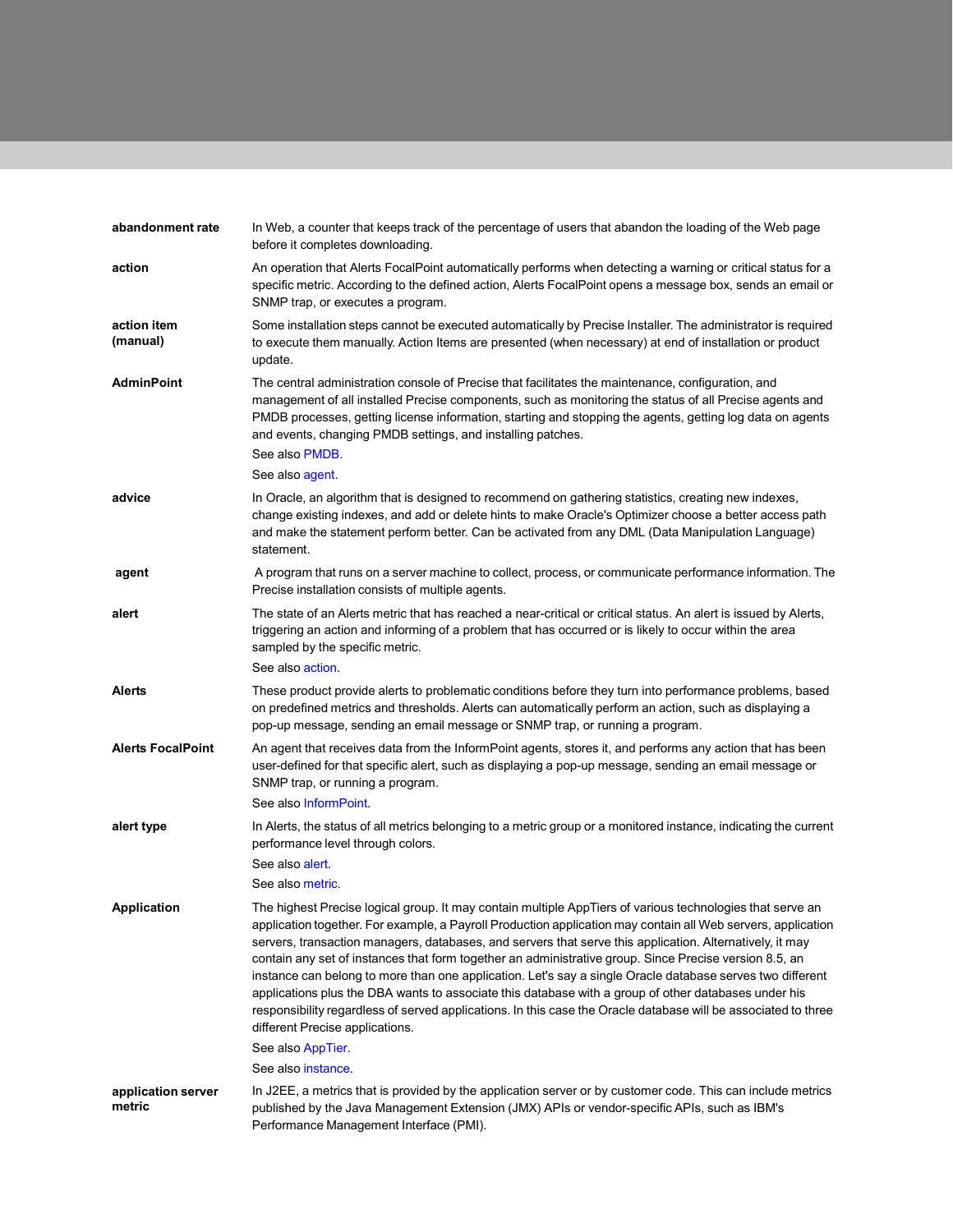| AppTier                   | The abbreviation for an application tier in a Precise application. An AppTier contains one or more instances<br>of the same technology and purpose. Application tiers do not necessarily correspond to distinct physical<br>servers: in many cases, the tiers are logical, with one server running multiple AppTiers or one AppTier<br>spans a cluster of servers. A Precise application may contain multiple AppTiers on the same technology.<br>For example, you may group J2EE instances (JVMs) into a J2EE Presentation AppTier and a J2EE<br>Business Logic AppTier. Segmenting application service time into the contribution of individual application<br>tiers is helpful in identifying the source of performance problems. Analyzing the performance and behavior<br>of each tier separately is crucial for isolating the root causes of performance problems. |
|---------------------------|--------------------------------------------------------------------------------------------------------------------------------------------------------------------------------------------------------------------------------------------------------------------------------------------------------------------------------------------------------------------------------------------------------------------------------------------------------------------------------------------------------------------------------------------------------------------------------------------------------------------------------------------------------------------------------------------------------------------------------------------------------------------------------------------------------------------------------------------------------------------------|
| cabinet                   | In Oracle, SQL Server, DB2, and Sybase, the highest logical level in the SQL workspace hierarchy. A<br>cabinet contains folders and, within folders, statements.                                                                                                                                                                                                                                                                                                                                                                                                                                                                                                                                                                                                                                                                                                         |
| call path                 | A subset of a stack trace including only those methods that have been instrumented.                                                                                                                                                                                                                                                                                                                                                                                                                                                                                                                                                                                                                                                                                                                                                                                      |
| client cache              | In Web, a counter that keeps track of the percentage of requests taken from the client cache (http status<br>304).                                                                                                                                                                                                                                                                                                                                                                                                                                                                                                                                                                                                                                                                                                                                                       |
| client-side<br>collection | See Web client browser-side.                                                                                                                                                                                                                                                                                                                                                                                                                                                                                                                                                                                                                                                                                                                                                                                                                                             |
| cluster                   | A group of servers or instances that are configured to be treated as a single entity. In Oracle, all Oracle<br>instances of the same Oracle database (RAC configuration) are treated as a cluster and presented in the<br>Precise for Oracle UI as a Database. In J2EE, a group of JVMs that serve the same application can be<br>defined as Cluster (even if they are not defined as a cluster in the application server configuration). All JVMs<br>of the same cluster share the same configuration.                                                                                                                                                                                                                                                                                                                                                                  |
| collapsed access<br>plan  | In SQL Server and Sybase, the access plan of a unique group of statements or batches that belong to the<br>same collapsed statement or batch but have different access plans. This can differ due to the constants in<br>the text of the original (not collapsed) statements.                                                                                                                                                                                                                                                                                                                                                                                                                                                                                                                                                                                            |
|                           | See also explained statement.                                                                                                                                                                                                                                                                                                                                                                                                                                                                                                                                                                                                                                                                                                                                                                                                                                            |
|                           | See also collapsed statement.                                                                                                                                                                                                                                                                                                                                                                                                                                                                                                                                                                                                                                                                                                                                                                                                                                            |
| collapsed<br>statement    | In Oracle, SQL Server, Sybase, and DB2, a statement whose constants are replaced with parameters. Each<br>collapsed statement can have several access plans, according to the occurrences of its statements.<br>See also collapsed access plan.                                                                                                                                                                                                                                                                                                                                                                                                                                                                                                                                                                                                                          |
|                           |                                                                                                                                                                                                                                                                                                                                                                                                                                                                                                                                                                                                                                                                                                                                                                                                                                                                          |
| <b>Collector</b>          | The program that runs on the monitored server to collect performance information.<br>Some technologies allow a single Collector (agent) to serve multiple instances running on the same server.<br>Other technologies require a dedicated Collector per monitored instance.                                                                                                                                                                                                                                                                                                                                                                                                                                                                                                                                                                                              |
|                           | In most cases, it must be installed on the monitored server. Collectors for SAP, SQL Server, and Sybase<br>may reside on a remote server.                                                                                                                                                                                                                                                                                                                                                                                                                                                                                                                                                                                                                                                                                                                                |
|                           | See also agent                                                                                                                                                                                                                                                                                                                                                                                                                                                                                                                                                                                                                                                                                                                                                                                                                                                           |
| collector slice size      | In J2EE, the smallest unit of data presentation and storage. It can be configured as 30 seconds or five<br>minutes. If SmartLink is configured, relevant Web and Microsoft .NET Collectors will report to SmartLink<br>using the same collector slice size. Regardless of the defined collector slice size, the most granular slice<br>size presented on both the Precise for Web UI and the Precise for Microsoft .NET UI will be 15 minute<br>intervals.                                                                                                                                                                                                                                                                                                                                                                                                               |
| completion rate           | In Web, a counter that keeps track of the percentage of users that completed the loading of a Web page.                                                                                                                                                                                                                                                                                                                                                                                                                                                                                                                                                                                                                                                                                                                                                                  |
| count                     | The number of occurrences observed during a measurement interval.                                                                                                                                                                                                                                                                                                                                                                                                                                                                                                                                                                                                                                                                                                                                                                                                        |
| <b>CPU time</b>           | The average amount of time consumed by the operating system actively processing instructions on behalf<br>of a running activity.                                                                                                                                                                                                                                                                                                                                                                                                                                                                                                                                                                                                                                                                                                                                         |
| critical status           | In Alerts, the status represented by a red bullet indicating that the value of the sampled metric has<br>exceeded the near-critical and critical threshold values.<br>See also metric.                                                                                                                                                                                                                                                                                                                                                                                                                                                                                                                                                                                                                                                                                   |
| <b>Cross-AppTiers</b>     | In Insight, Report Manager, and Alerts, a perspective that provides high-level information about the<br>performance of all AppTiers in an application, including operating system data. It provides a holistic view of<br>the entire application and helps understand how the AppTiers interact.<br>See also AppTier.                                                                                                                                                                                                                                                                                                                                                                                                                                                                                                                                                    |
| current data              | In SmartLink, the end-to-end activity, detected by Precise over the last five minutes, including activities that<br>are still in progress. In all databases products, a workspace that presents Current Sessions and the SQL<br>statements that were executed including statements that are still in progress.                                                                                                                                                                                                                                                                                                                                                                                                                                                                                                                                                           |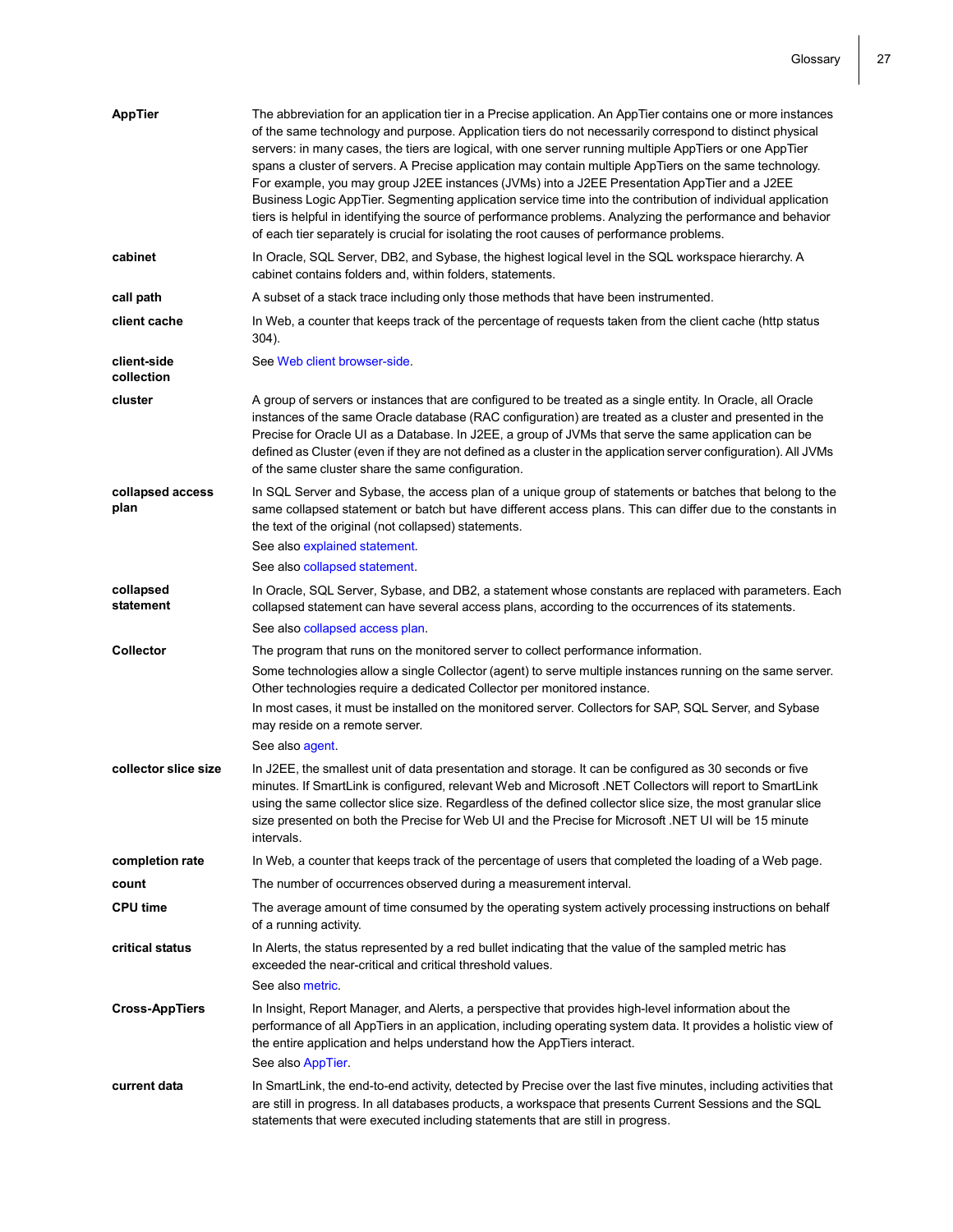| custom                               | Represents invocations of a type not specifically defined.                                                                                                                                                                                                                                                                                                                                                                                                                                     |
|--------------------------------------|------------------------------------------------------------------------------------------------------------------------------------------------------------------------------------------------------------------------------------------------------------------------------------------------------------------------------------------------------------------------------------------------------------------------------------------------------------------------------------------------|
|                                      | See also work time.                                                                                                                                                                                                                                                                                                                                                                                                                                                                            |
| customized metric                    | In Alerts, a user-defined metric that measures site-specific parameters.                                                                                                                                                                                                                                                                                                                                                                                                                       |
| drilldown                            | Within Precise products and Insight SmartLink, the filtering of analyzed data by clicking a specific entity.<br>Then, additional information about the selected entity is presented, plus a breakdown of its activity by<br>another entity. For example, drilldown on a transaction and get an overtime graph of the selected<br>transaction, plus a list of top users that executed the selected transaction.                                                                                 |
| entry point                          | Usually a top-level HTTP or EJB request. An entry point can originate when a user clicks in a browser or an<br>E-commerce server invokes a remote EJB. J2EE makes a distinction between service request invocations<br>and other invocations. The first HTTP or EJB invocation within a call path is designated as an entry point.                                                                                                                                                             |
| <b>ERP Extension</b>                 | In Oracle, DB2, and SQL Server, an extension to the Collector that provides detailed information on the<br>activities and resource consumption of packaged application components. It correlates the database<br>information, and the packaged application information and lets you see users, transactions, reports, and<br>other elements of ERP applications, such as Oracle Applications, SAP, PeopleSoft, and Siebel.                                                                     |
| event                                | In Alerts, the occurrence of a sampling or progress. A sampling occurrence occurs every time a metric<br>samples. A progress occurrence occurs when a metric's progress status is changed or when the<br>investigated status reaches the end of the given investigation time. In AdminPoint, all occurrences reported<br>by Precise agents, including informational events, warnings, and errors related to one of the agents. All<br>events are shown in the Events view.<br>See also metric. |
|                                      | See also progress.                                                                                                                                                                                                                                                                                                                                                                                                                                                                             |
| executions                           | In Oracle, SQL Server, DB2, and Sybase, the number of times a SQL statement was executed during the<br>selected time frame. In SmartLink and SAP, the number of times a transaction was executed during the<br>selected time frame.                                                                                                                                                                                                                                                            |
| explained<br>statement               | In Oracle, SQL Server, DB2, and Sybase, a statement whose access path (chosen by the RDBMS)<br>Optimizer) is clarified and translated into a visual display. Explained results include information on the<br>objects referenced by the statement and the operations performed on these objects.                                                                                                                                                                                                |
| extended<br>collection               | In Oracle, a function that proactively specifies a future period during which Oracle activity data is collected<br>and organized for subsequent analysis. Extended collections are an easy means to view collected<br>information, assess application resource consumption, and identify bottlenecks that are inhibiting<br>application performance and end-user productivity.                                                                                                                 |
| <b>Federated Precise</b>             | Federated Precise is a version of Precise (starting with version 8.5) that can manage multiple Precise<br>installations within unified StartPoint and AdminPoint screens, displaying and managing all applications,<br>instances, and installations.                                                                                                                                                                                                                                           |
| findings                             | A ranked list of top performance problems in the selected context. They are presented in Oracle, SQL<br>Server, .NET, and J2EE. Each finding provides: a short explanation of the problem, detailed background<br>information, and most important: one or more links to further investigate the problem and possibly get more<br>granular findings on the selected context.                                                                                                                    |
| first byte time                      | In Web, a counter that keeps track of the time that it takes from the moment a new Web page is called until<br>the first byte arrives back from the Web server.                                                                                                                                                                                                                                                                                                                                |
| <b>FocalPoint</b>                    | An agent that communicates with the Listeners installed on the monitored servers, receives data from the<br>Collectors, periodically processes and stores this data in the PMDB, and serves UI requests.                                                                                                                                                                                                                                                                                       |
| folder                               | In SQL Server, Oracle, DB2, and Sybase, the intermediate logical level in the SQL workspace hierarchy.<br>Folders are grouped into cabinets and contain SQL statements.<br>See also cabinet.                                                                                                                                                                                                                                                                                                   |
| <b>Framework</b><br><b>Installer</b> | The application that facilitates the installation of Precise framework components. It can be invoked from the<br>installation DVD to install a new Precise deployment. It can also be invoked from an existing Precise<br>deployment to install an additional framework node and attach it to the originating Precise deployment.                                                                                                                                                              |
|                                      | See also Framework node                                                                                                                                                                                                                                                                                                                                                                                                                                                                        |
| <b>Framework node</b>                | A set of FocalPoint agents that are installed together and manages a set of monitored instances. The<br>performance data of these instances will be loaded into a dedicated PMDB. A single Precise deployment<br>may contain multiple framework nodes (using a separate PMDB for each node). An application cannot span<br>over multiple framework nodes.                                                                                                                                      |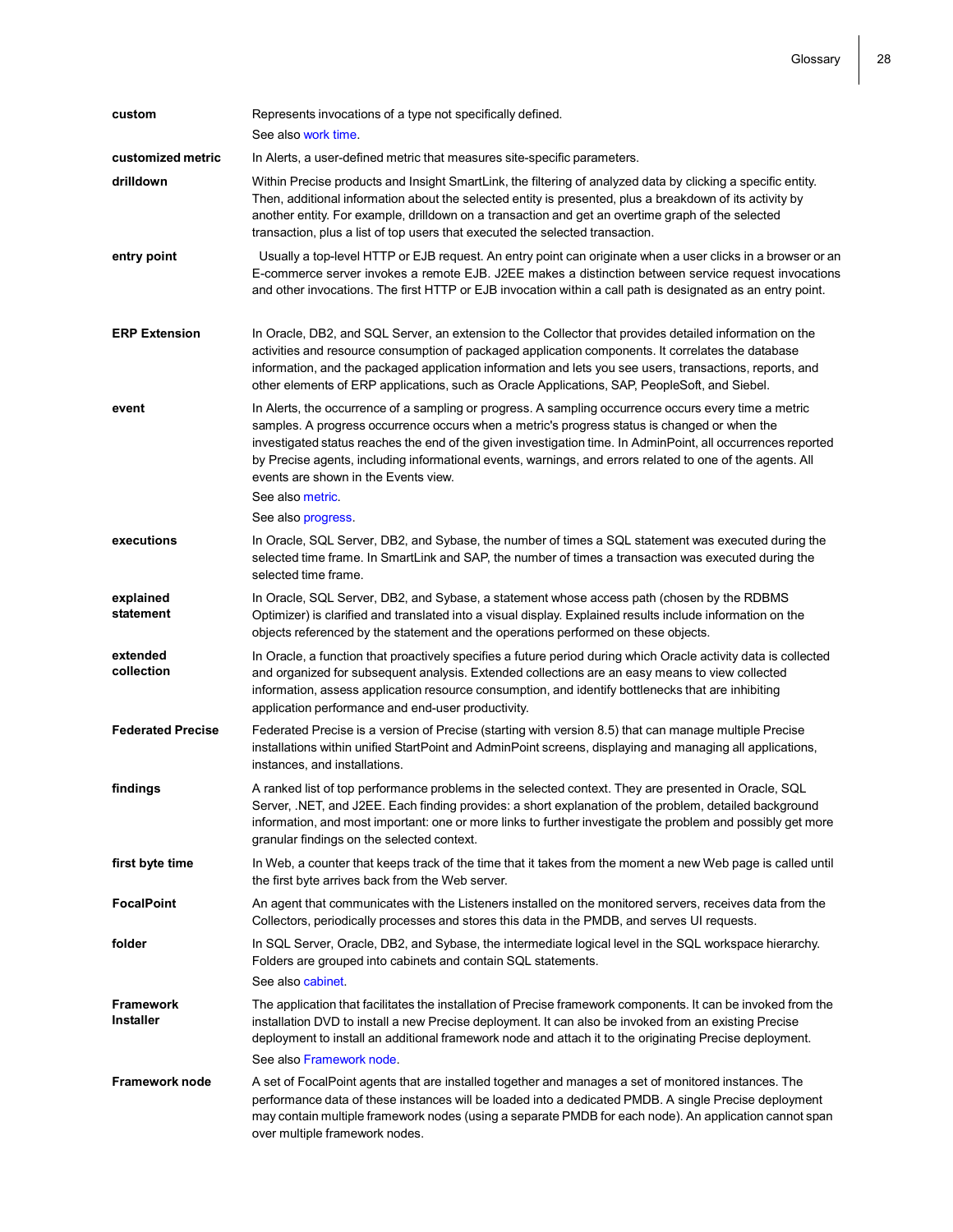| garbage collection                       | An automatic process in the Java runtime application that periodically reclaims memory used by objects that<br>are no longer referenced. The process can impact an application's performance while memory is being<br>reclaimed. Java programmers may initiate garbage collection explicitly.                                                                                                                                                                                                                                                                                                                                                                                                                                                                                                                                                                                                                                   |
|------------------------------------------|---------------------------------------------------------------------------------------------------------------------------------------------------------------------------------------------------------------------------------------------------------------------------------------------------------------------------------------------------------------------------------------------------------------------------------------------------------------------------------------------------------------------------------------------------------------------------------------------------------------------------------------------------------------------------------------------------------------------------------------------------------------------------------------------------------------------------------------------------------------------------------------------------------------------------------|
| grouper                                  | In Web, the identifier that is used to group other identifiers, such as sites or URLs.                                                                                                                                                                                                                                                                                                                                                                                                                                                                                                                                                                                                                                                                                                                                                                                                                                          |
| hint                                     | In Oracle, an instruction directed at the Oracle Optimizer that includes considerations for an execution plan.<br>The Oracle Optimizer will build an execution plan based on the hint, ignoring its own set of considerations.                                                                                                                                                                                                                                                                                                                                                                                                                                                                                                                                                                                                                                                                                                  |
| hour group                               | A unit that reflects the type and level of activity within the system at different times. By defining the times of<br>the day that are peak and off-peak, or day and night, the performance analysis can be focused on those<br>particular times of the day. If, for example, most performance problems occur within nighttime and weekend<br>batches, it can be useful to focus only on them.                                                                                                                                                                                                                                                                                                                                                                                                                                                                                                                                  |
| <b>InformPoint</b>                       | In Alerts, an agent that retrieves performance data from all installed Precise products, analyzes it, and<br>sends an alert to the Alerts FocalPoint when the predefined thresholds are exceeded.<br>See also agent.                                                                                                                                                                                                                                                                                                                                                                                                                                                                                                                                                                                                                                                                                                            |
| Insight                                  | The Precise product family that facilitates the process of monitoring and correlating system performance. It<br>consists of Insight.<br>See also Report Manager<br>See also FocalPoint                                                                                                                                                                                                                                                                                                                                                                                                                                                                                                                                                                                                                                                                                                                                          |
| <b>Insight FocalPoint</b>                | An agent that receives performance information from Insight Savvies, which monitor the application. Insight<br>FocalPoint then correlates, processes, and stores this information in a centralized location. The Insight<br>performance history is stored in the PMDB.<br>See also Savvy.<br>See also PMDB.                                                                                                                                                                                                                                                                                                                                                                                                                                                                                                                                                                                                                     |
| instance                                 | A monitored object of a specific technology. The following list specifies what constitutes an instance for the<br>various supported technologies: J2EE - a Java Virtual Machine (JVM - a logical name set by the user),<br>Microsoft .NET - a Common Language Runtime (CLR - a logical name set by the user), Oracle Applications<br>- an Oracle Applications Form server, Oracle - an Oracle instance, SAP - a SAP system, SQL Server - an<br>SQL instance, Sybase - a Sybase instance, Tuxedo - a Tuxedo domain, Web - a Web server, WebSphere<br>MQ - an IBM WebSphere Queue Manager, DB2 - a DB2 non-partitioned database or a DB2 database<br>partition. During installation, the instance is associated with one AppTier and application. An Instance can<br>be moved to a different application or associated with multiple applications without re-installation nor losing<br>historical data.<br>See also Application. |
| instance statistics                      | See performance counter.                                                                                                                                                                                                                                                                                                                                                                                                                                                                                                                                                                                                                                                                                                                                                                                                                                                                                                        |
| instance/database<br>changes             | In SQL Server and Oracle, the part of the Collect Schema Changes process that captures instance<br>definition changes and database option changes and saves them in the PMDB.                                                                                                                                                                                                                                                                                                                                                                                                                                                                                                                                                                                                                                                                                                                                                   |
| instrumentation                          | The process of inserting fault-tolerant recording hooks in Java byte code, .NET MSIL, HTML pages, or other<br>monitored components, resulting in the capture of performance metrics. In J2EE, a mechanism that enables<br>collecting performance information when an application is executed. The process involves inserting special<br>fault-tolerant recording hooks into application class objects. In WEB, the insertion of recording hooks into<br>HTML pages can either be in memory (Dynamic Instrumentation) or file-based (Static Instrumentation).                                                                                                                                                                                                                                                                                                                                                                    |
| instrumentation<br>context               | See invocation context.                                                                                                                                                                                                                                                                                                                                                                                                                                                                                                                                                                                                                                                                                                                                                                                                                                                                                                         |
| internal invocation                      | The process of invoking a request from an HTTP request (Servlet or JSP) or an EJB. J2EE displays an<br>internal invocation like any other invocation.                                                                                                                                                                                                                                                                                                                                                                                                                                                                                                                                                                                                                                                                                                                                                                           |
| invocation                               | An execution of a J2EE entity (a Servlet, EJB, SQL Statement, method, and so on). When mentioned in<br>plural (Invocations), means the amount of times that the entity was executed.                                                                                                                                                                                                                                                                                                                                                                                                                                                                                                                                                                                                                                                                                                                                            |
| invocation context                       | The context within which a method is invoked. For example, if Method A is invoked both from Method B and<br>from Method C, there will be two different invocation contexts for the performance metrics collected for<br>Method A, one for when it is invoked from Method B and one for when it is invoked from Method C.<br>See also call path and instrumentation context.                                                                                                                                                                                                                                                                                                                                                                                                                                                                                                                                                     |
| <b>JRE (Java Runtime</b><br>Environment) | As the runtime part of the Java software, the combination of the components that enable the execution of a<br>Java program: a Java virtual machine, the core class libraries, and the files that form the Java platform.                                                                                                                                                                                                                                                                                                                                                                                                                                                                                                                                                                                                                                                                                                        |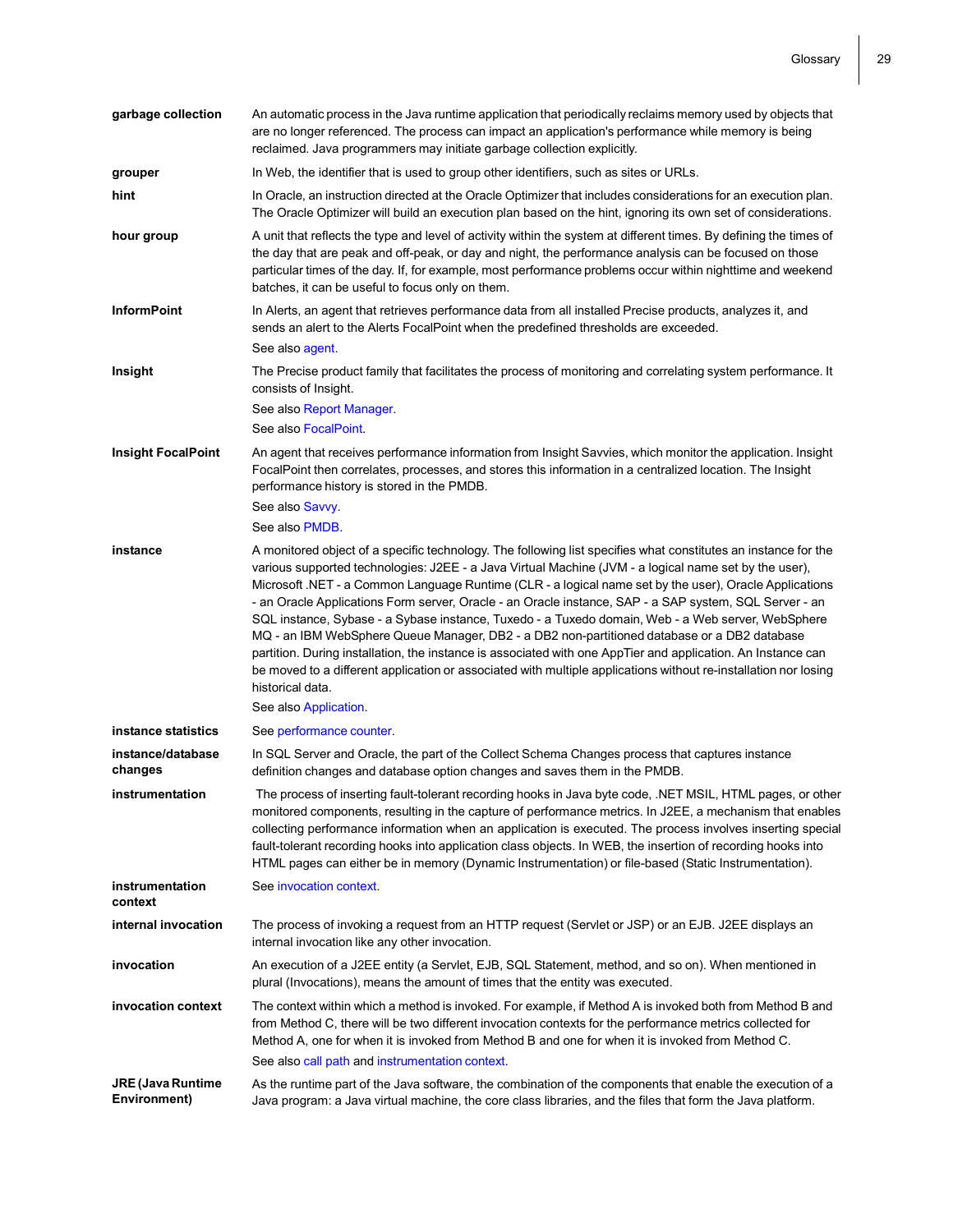| <b>JSP (Java Server</b><br>Page)     | An HTML page with special tags for Java scripting. An application server processes the tags and generates<br>a Servlet.                                                                                                                                                                                                                                                                                                                                                                                                                                                                                                                                                   |
|--------------------------------------|---------------------------------------------------------------------------------------------------------------------------------------------------------------------------------------------------------------------------------------------------------------------------------------------------------------------------------------------------------------------------------------------------------------------------------------------------------------------------------------------------------------------------------------------------------------------------------------------------------------------------------------------------------------------------|
| <b>JVM (Java Virtual</b><br>Machine) | An instance of a JRE that executes Java programs. A server-side Java application server is itself a Java<br>program that runs inside a JVM. Servlets, JSPs and EJBs are Java programs (applications) that run within<br>the application server's JVM. J2EE monitors the JVM running the application server and the server-side<br>Java applications within the application server.                                                                                                                                                                                                                                                                                        |
| <b>JVM Heap Memory</b>               | The amount of real computer memory that is allocated to the JVM for executing Java programs.                                                                                                                                                                                                                                                                                                                                                                                                                                                                                                                                                                              |
| key metric                           | In Alerts, a parameter that monitors a very important performance aspect. The status of the Oracle instance<br>(up/down), for example, is crucial for system performance. If the instance is down, this is the first problem<br>that needs to be solved. Marking a metric as key metric ensures that a critical alert raised for this metric<br>receives top priority by the person that is responsible to handle alerts at any time. It can also help determine<br>which alert to handle first in case of multiple alerts. In Alerts, key metrics are always displayed at the top of<br>a metric table when it is sorted by alerts so that they get immediate attention. |
| Listener                             | The agent that facilitates the communication between the various Precise agents across different servers<br>must be installed on every server where Collectors or FocalPoint agents are installed. The Listener allows<br>communication with all other agents installed on the monitored server, while only the Precise Listener port is<br>known by other servers.                                                                                                                                                                                                                                                                                                       |
| login name                           | In SQL Server and Sybase, the session identifier that represents the credential used to connect to the<br>database. When an ERP extension is installed, the user name of the packaged application's client overrides<br>the login name. For example, when SAP extension is installed, the SAP user name overrides the login<br>name.                                                                                                                                                                                                                                                                                                                                      |
| machine                              | A session identifier. A machine as sampled, for example, by the SQL Server Collector is the identification of<br>the machine where the client process executes. Machine is also sampled by Oracle, DB2 and Sybase. In<br>Insight terminology Machine is called Client machine.                                                                                                                                                                                                                                                                                                                                                                                            |
| <b>Main framework</b><br>node        | A main framework node is the single point for login and also serves as the Precise FocalPoint for the entire<br>deployment.                                                                                                                                                                                                                                                                                                                                                                                                                                                                                                                                               |
| major collection<br>count            | Number of estimated major garbage collection events that occurred during the last J2EE collector slice. A<br>major garbage collection can stop the application while JVM heap memory is being reclaimed.<br>See also garbage collection.                                                                                                                                                                                                                                                                                                                                                                                                                                  |
| major garbage<br>collection time     | Percentage of time spent by the JVM executing major garbage collection events during the displayed<br>interval.                                                                                                                                                                                                                                                                                                                                                                                                                                                                                                                                                           |
|                                      | See also garbage collection.                                                                                                                                                                                                                                                                                                                                                                                                                                                                                                                                                                                                                                              |
| MBean                                | A Java object that represents a manageable resource. In J2EE, MBeans, or Managed Beans, are used for<br>application server metrics.                                                                                                                                                                                                                                                                                                                                                                                                                                                                                                                                       |
| memory logger<br>interval            | The interval at which the J2EE Collector gathers JVM heap memory data. All snapshots of the memory<br>logger's data collected according to the memory logger interval are summarized with counters in the current<br>aggregation interval. The memory logger interval's time span is typically a small fraction of the aggregation<br>interval.                                                                                                                                                                                                                                                                                                                           |
| metric                               | In Alerts, a query that helps measure performance in the application. Three types of metrics are available:<br>System metrics relate to the internal resources, operations, and objects of the monitored infrastructure;<br>application metrics reflect the way the applications perform; user-defined metrics can be customized to<br>specifically relate to a site. When a metric's value exceeds one of the defined thresholds, its status changes<br>to near-critical (yellow bullet) or critical (red bullet).                                                                                                                                                       |
|                                      | See also key metric.                                                                                                                                                                                                                                                                                                                                                                                                                                                                                                                                                                                                                                                      |
| metric set                           | In Alerts, a unit that groups metrics that measure related performance aspects. The following metric sets<br>exist:                                                                                                                                                                                                                                                                                                                                                                                                                                                                                                                                                       |
|                                      | Status: includes metrics that alert to functional problems related to the instance.                                                                                                                                                                                                                                                                                                                                                                                                                                                                                                                                                                                       |
|                                      | Performance: includes metrics that alert to performance problems related to the instance.                                                                                                                                                                                                                                                                                                                                                                                                                                                                                                                                                                                 |
|                                      | Load: includes metrics that alert to instance-related load problems that may later cause errors or crashes.                                                                                                                                                                                                                                                                                                                                                                                                                                                                                                                                                               |
|                                      | Service: includes metrics that alert to instance-related SLA breaches. The metrics in this set are sampled by<br>Insight.                                                                                                                                                                                                                                                                                                                                                                                                                                                                                                                                                 |
|                                      | Performance Trending: includes metrics that alert to potential future performance problems. The metrics in<br>this set are sampled by Report Manager.                                                                                                                                                                                                                                                                                                                                                                                                                                                                                                                     |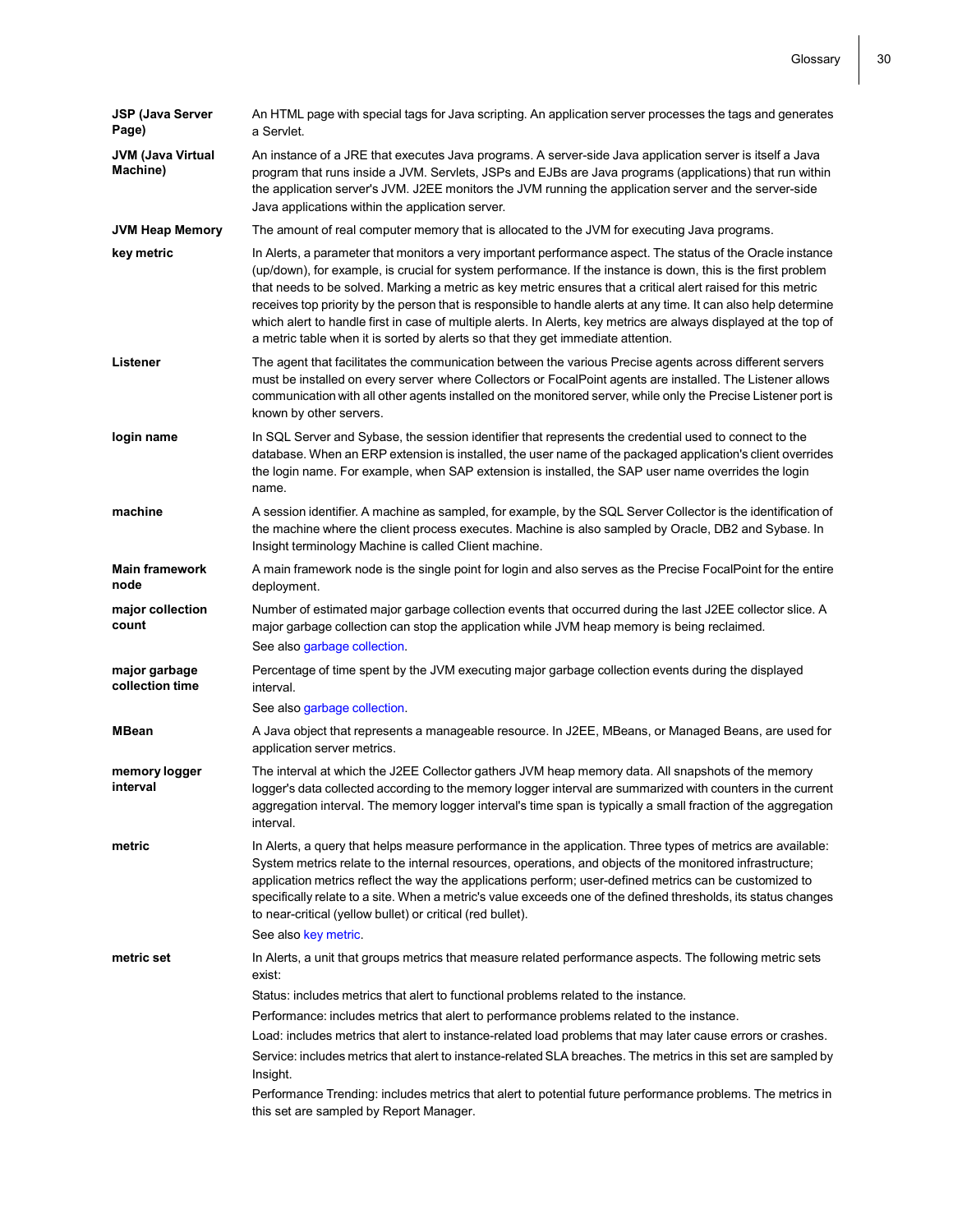|                                    | Load Trending: includes metrics that alert to potential future load problems. The metrics in this set are<br>sampled by Report Manager.                                                                                                                                                                                                                                                                                                                                                                             |
|------------------------------------|---------------------------------------------------------------------------------------------------------------------------------------------------------------------------------------------------------------------------------------------------------------------------------------------------------------------------------------------------------------------------------------------------------------------------------------------------------------------------------------------------------------------|
|                                    | Customized: includes user-defined metrics.                                                                                                                                                                                                                                                                                                                                                                                                                                                                          |
|                                    | Precise Status: includes metrics that alert to the near-critical or critical status of the installed Precise<br>application.                                                                                                                                                                                                                                                                                                                                                                                        |
| module                             | A session identifier. In Oracle it contains the value of MODULE column in V\$SESSION table. In DB2 it<br>contains the command name of non-SQL statements or the package name for SQL statements.                                                                                                                                                                                                                                                                                                                    |
| near-critical status               | In Alerts, a status indicating that the value of the sampled metric has exceeded the defined near-critical<br>threshold. A near-critical status is indicated by a yellow bullet.                                                                                                                                                                                                                                                                                                                                    |
| network time                       | In Web, a counter that keeps track of the time spent on network activity from the server side perspective.<br>This includes the time to read the request from the network and the network time to send the response back<br>to the client.                                                                                                                                                                                                                                                                          |
| node                               | See Framework node                                                                                                                                                                                                                                                                                                                                                                                                                                                                                                  |
|                                    | Note: when creating a new installation from DVD, it would be called "Framework." In the UI screens<br>(columns in tables, choosing a system for a new application etc), we would call them "Nodes." For example:<br>choose a node for the new application.                                                                                                                                                                                                                                                          |
|                                    | When adding a new system within AdminPoint, it would be called a "Framework node".                                                                                                                                                                                                                                                                                                                                                                                                                                  |
| packaged<br>application            | An application that is created and/or maintained by a third party and is not custom-built to one's specific<br>needs. The following packaged applications have special treatment by Precise: SAP, Oracle Applications,<br>PeopleSoft, and Siebel. They are harder to modify because the application code is either not available or<br>hard to understand.                                                                                                                                                          |
|                                    | See also ERP Extension.                                                                                                                                                                                                                                                                                                                                                                                                                                                                                             |
| page size                          | In Web, a counter that keeps track of the amount of data loaded from the server to display the page.                                                                                                                                                                                                                                                                                                                                                                                                                |
| page views                         | In Web, a counter that keeps track of the number of Web pages viewed at a specific Web site during a<br>selected time period.                                                                                                                                                                                                                                                                                                                                                                                       |
| parent metric                      | In Alerts, a joining of several child metrics. Each time a parent metric samples, it gathers data from a set of<br>child metrics and presents it as a single metric query. The individual child metric values are displayed on the<br>Thresholds tab of the Properties dialog box in Alerts.                                                                                                                                                                                                                        |
|                                    | See also submetric.                                                                                                                                                                                                                                                                                                                                                                                                                                                                                                 |
| performance<br>counter             | In SQL Server, a Windows performance counter as reported by the operating system. In Oracle, an<br>instance level statistic as gathered from some Oracle V\$ views. In Sybase, a sysmonitors counter collected<br>by Sybase. In Web, an operating system or a Web server performance counter.                                                                                                                                                                                                                       |
| <b>PMDB</b>                        | The Precise data warehouse of performance and availability data. It can be hosted on an Oracle or SQL<br>Server database.                                                                                                                                                                                                                                                                                                                                                                                           |
| portal server                      | An application server for Web-based applications that commonly provide personalization, single sign-on,<br>and content aggregation from different sources and that host the presentation layer of Information Systems.<br>Aggregation is the action of integrating content from different sources within a Web page. A portal may have<br>sophisticated personalization features to provide customized content to users. Portal pages may have a<br>different set of portlets creating content for different users. |
| portlet                            | A Java-based Web component, managed by a portlet container, that processes requests and generates<br>dynamic content. Portlets are used by portals as pluggable user interface components that provide a<br>presentation layer to Information Systems.                                                                                                                                                                                                                                                              |
| <b>Precise</b><br>deployment       | An independent Precise system. It contains and manages various agent types and provides centralized<br>monitoring and administration. A Precise deployment may contain multiple framework nodes. One of them<br>is defined as the main framework node and it manages all other nodes of the Precise deployment.                                                                                                                                                                                                     |
| <b>Precise FocalPoint</b>          | See Precise FocalPoint agent.                                                                                                                                                                                                                                                                                                                                                                                                                                                                                       |
| <b>Precise FocalPoint</b><br>agent | An agent that manages all agents in a single Precise deployment. Additional product FocalPoint agents<br>manage specific technologies and resources.                                                                                                                                                                                                                                                                                                                                                                |
| <b>Precise Proxy</b><br>agent      | When multiple Framework Nodes are managed by a single Precise deployment, the Precise FocalPoint<br>agent manages all of the agents of the main Framework node, while every other framework node has a<br>Precise Proxy agent to manage all its agents.                                                                                                                                                                                                                                                             |
| Precise_root                       | This is the term used in a path for the Precise installation directory. The terms <i3_root> or i3 root can<br/>appear in text too.</i3_root>                                                                                                                                                                                                                                                                                                                                                                        |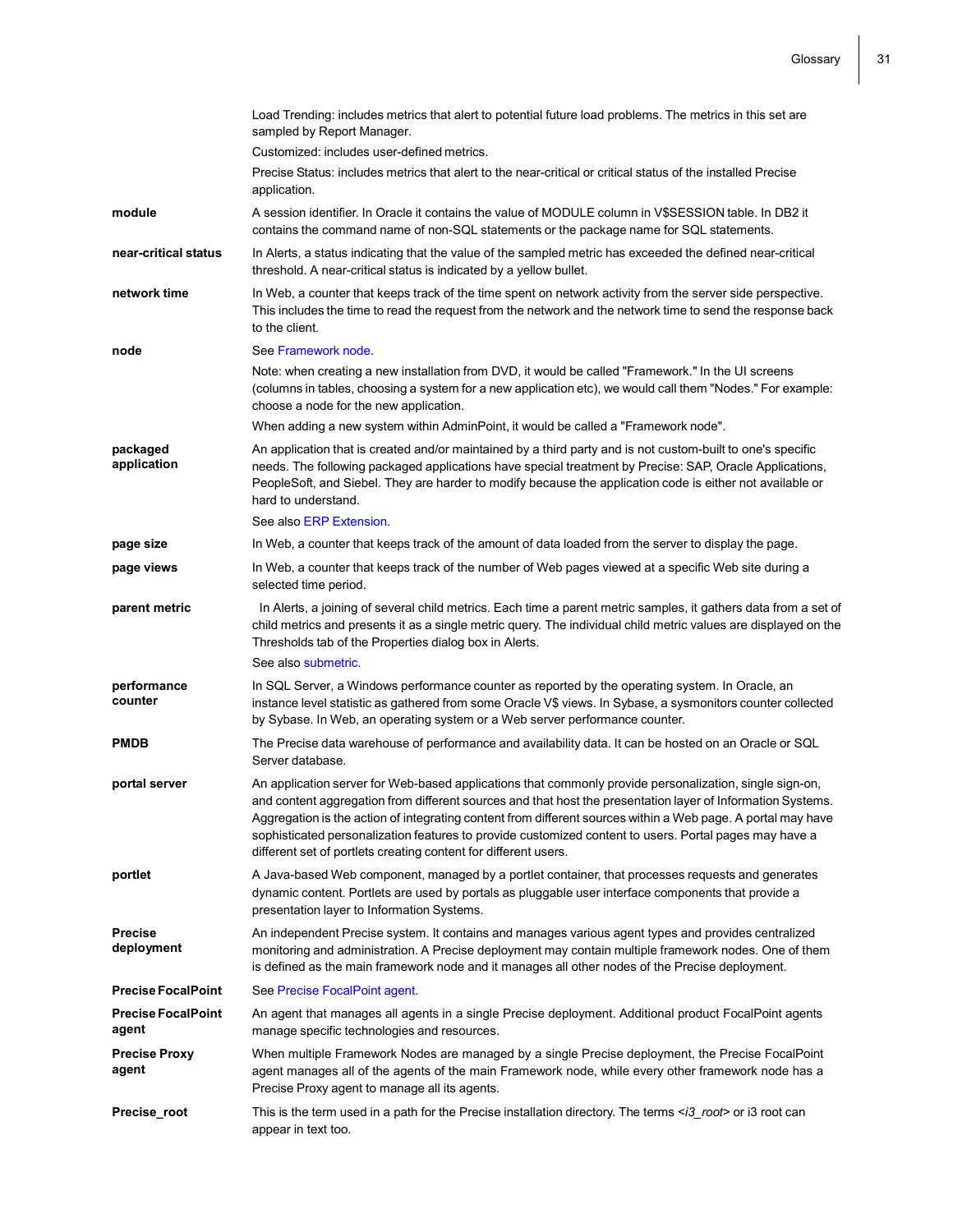| program                                    | A session identifier in Oracle, DB2, SQL Server, Sybase, Insight, and Alerts. A program as sampled, for<br>example, by the SQL Server Collector, is the name of the executable that connects to the database.<br>Applications that do not set the application name have N/A as program. When a SAP extension is installed,<br>the SAP transaction overrides the program, and it may change during the application's lifetime. When a<br>Siebel extension is installed, the Siebel views override the program, and it may change during the<br>application's lifetime. In Insight, program is the name of an executable as recognized by the operating<br>system. If an executable is invoked from a script (a batch or a shell), the script is displayed as the command<br>entity. In Alerts, program is part of the customized metrics definition and is the name of the executable or<br>stored procedure executed in the database that runs when the metric is sampled. In action definitions,<br>program is the name of the executable that will run if the metric exceeds its threshold. |
|--------------------------------------------|-----------------------------------------------------------------------------------------------------------------------------------------------------------------------------------------------------------------------------------------------------------------------------------------------------------------------------------------------------------------------------------------------------------------------------------------------------------------------------------------------------------------------------------------------------------------------------------------------------------------------------------------------------------------------------------------------------------------------------------------------------------------------------------------------------------------------------------------------------------------------------------------------------------------------------------------------------------------------------------------------------------------------------------------------------------------------------------------------|
| progress                                   | In Alerts, the management state of a metric for which an alert has been raised. The following statuses exist:                                                                                                                                                                                                                                                                                                                                                                                                                                                                                                                                                                                                                                                                                                                                                                                                                                                                                                                                                                                 |
|                                            | Open: An alert is raised.                                                                                                                                                                                                                                                                                                                                                                                                                                                                                                                                                                                                                                                                                                                                                                                                                                                                                                                                                                                                                                                                     |
|                                            | Investigated: The alert is taken care of.                                                                                                                                                                                                                                                                                                                                                                                                                                                                                                                                                                                                                                                                                                                                                                                                                                                                                                                                                                                                                                                     |
|                                            | Closed: The problem has been solved.                                                                                                                                                                                                                                                                                                                                                                                                                                                                                                                                                                                                                                                                                                                                                                                                                                                                                                                                                                                                                                                          |
| <b>Proxy FocalPoint</b>                    | See Precise Proxy agent                                                                                                                                                                                                                                                                                                                                                                                                                                                                                                                                                                                                                                                                                                                                                                                                                                                                                                                                                                                                                                                                       |
| recommended<br>index                       | In SQL Server, a function that uses the Microsoft Index Tuning Wizard to recommend on adding indexes or<br>statistics for a selected statement, batch, or table. Based on the results of this function, the Optimizer will<br>choose a better access plan and make the respective statement or batch perform better. For statements<br>and batches, recommendations are based on the content of the statement or batch. For tables,<br>recommendations are based on all the statements that are stored in the PMDB, are executed during the<br>selected time period, and have an average duration time greater than the value defined in the registry<br>(where 0 is the default).                                                                                                                                                                                                                                                                                                                                                                                                            |
|                                            | See also advice.                                                                                                                                                                                                                                                                                                                                                                                                                                                                                                                                                                                                                                                                                                                                                                                                                                                                                                                                                                                                                                                                              |
| related SQL                                | In Oracle, a generated statement that uses alternative syntax to access the database in different ways and<br>returns the same output as the original statement.                                                                                                                                                                                                                                                                                                                                                                                                                                                                                                                                                                                                                                                                                                                                                                                                                                                                                                                              |
| relative frequency                         | Number of contributor invocations per entry point. For example, if a service request calls three methods<br>each time it is invoked, the Relative Frequency for the method is three invocations per service request<br>execution. Similarly, if a service request calls one method every other time it is invoked (half of the time), the<br>Relative Frequency for the method is 0.5 invocations per service request execution.                                                                                                                                                                                                                                                                                                                                                                                                                                                                                                                                                                                                                                                              |
| rendering time                             | In Web, a counter that keeps track of the time that it takes for a Web page to be loaded from the moment the<br>first byte arrives until the Web page is fully loaded or the user interrupts or abandons the loading process.                                                                                                                                                                                                                                                                                                                                                                                                                                                                                                                                                                                                                                                                                                                                                                                                                                                                 |
| report                                     | A collection of queries, programming code, and layout settings that Report Manager executes to generate<br>graphical results like tables and charts.                                                                                                                                                                                                                                                                                                                                                                                                                                                                                                                                                                                                                                                                                                                                                                                                                                                                                                                                          |
| <b>Report Manager</b>                      | Uses historical information to identify problematic conditions, track long-term performance, volume trends<br>and patterns, view availability problems over long periods of time and on different levels, compare the<br>performance of similar systems, correlate between performance metrics of different products, assist in<br>capacity planning, and generate demand-driven, user-defined reports.                                                                                                                                                                                                                                                                                                                                                                                                                                                                                                                                                                                                                                                                                       |
| <b>Report Manager</b><br><b>FocalPoint</b> | An agent that examines the PMDB tables to produce scheduled performance reports.<br>See also PMDB.                                                                                                                                                                                                                                                                                                                                                                                                                                                                                                                                                                                                                                                                                                                                                                                                                                                                                                                                                                                            |
| report parameter                           | In Report Manager, a keyword used in a report. Its value is set during the report execution. A parameter's<br>value can be updated either permanently or for the current execution only.                                                                                                                                                                                                                                                                                                                                                                                                                                                                                                                                                                                                                                                                                                                                                                                                                                                                                                      |
| report property                            | In Report Manager, the attributes that define a specific report, consisting of report parameters and<br>scheduling information.                                                                                                                                                                                                                                                                                                                                                                                                                                                                                                                                                                                                                                                                                                                                                                                                                                                                                                                                                               |
|                                            | See also report parameter                                                                                                                                                                                                                                                                                                                                                                                                                                                                                                                                                                                                                                                                                                                                                                                                                                                                                                                                                                                                                                                                     |
| request                                    | In Web, a counter that keeps track of the number of HTTP requests sent for a viewed entity. request                                                                                                                                                                                                                                                                                                                                                                                                                                                                                                                                                                                                                                                                                                                                                                                                                                                                                                                                                                                           |
| error                                      | In Web, a counter that keeps track of the percentage of requests completed with an HTTP error.                                                                                                                                                                                                                                                                                                                                                                                                                                                                                                                                                                                                                                                                                                                                                                                                                                                                                                                                                                                                |
| sampling                                   | In Alerts, the process during which a metric queries a Precise product for a specific instance, retrieves<br>values, and calculates the metric's alert level.                                                                                                                                                                                                                                                                                                                                                                                                                                                                                                                                                                                                                                                                                                                                                                                                                                                                                                                                 |
| sampling base                              | In Alerts, the start time of a scheduled sampling process (by default Sunday, 00:00 AM).                                                                                                                                                                                                                                                                                                                                                                                                                                                                                                                                                                                                                                                                                                                                                                                                                                                                                                                                                                                                      |
| sampling period                            | In specific Alerts metrics, the time frame during which statistical data is returned from other Precise<br>products. Such a metric is for example Oracle's General Behavior metric, which returns database behavior<br>for a certain period of time.                                                                                                                                                                                                                                                                                                                                                                                                                                                                                                                                                                                                                                                                                                                                                                                                                                          |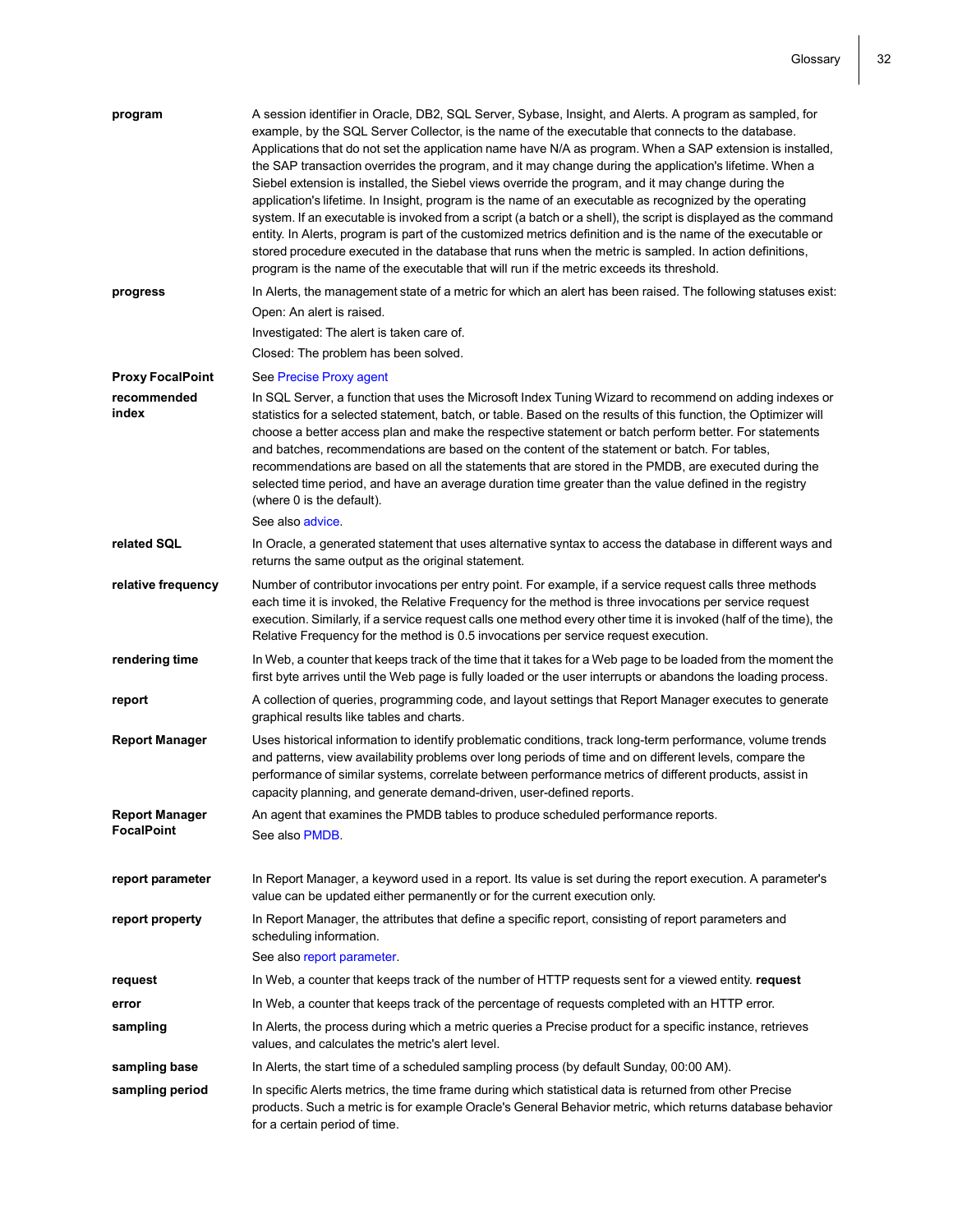| sampling rate                            | In Alerts, the frequency of a metric's regular sampling schedule. The sampling rate is measured in minutes.                                                                                                                                                                                                                                                                                                                                                                                                                                                                                                                                                                                                                                                                                                                                                                                                                |
|------------------------------------------|----------------------------------------------------------------------------------------------------------------------------------------------------------------------------------------------------------------------------------------------------------------------------------------------------------------------------------------------------------------------------------------------------------------------------------------------------------------------------------------------------------------------------------------------------------------------------------------------------------------------------------------------------------------------------------------------------------------------------------------------------------------------------------------------------------------------------------------------------------------------------------------------------------------------------|
| Savvy                                    | An Insight agent that collects AppTier-specific performance data.                                                                                                                                                                                                                                                                                                                                                                                                                                                                                                                                                                                                                                                                                                                                                                                                                                                          |
| scalability                              | A system's ability to withstand load. For example, positive scalability means that the system continues to<br>function properly even when it is called upon to service a larger number of users.                                                                                                                                                                                                                                                                                                                                                                                                                                                                                                                                                                                                                                                                                                                           |
| schema changes                           | In Oracle and SQL Server, a process that captures schema changes and saves them in the PMDB. In SQL<br>Server, instance configuration parameters and database option changes are also captured.                                                                                                                                                                                                                                                                                                                                                                                                                                                                                                                                                                                                                                                                                                                            |
| <b>Script Installer</b>                  | A component of Precise Agent Installer that enables adding a small JavaScript script, also known as a Web<br>browser-side agent, to the Web pages of your Web site.                                                                                                                                                                                                                                                                                                                                                                                                                                                                                                                                                                                                                                                                                                                                                        |
| server                                   | Also called a host machine or server machine. The combination of a computer and associated operating<br>system software that is accessed by multiple clients to perform requested functions and typically returns<br>results to the clients.                                                                                                                                                                                                                                                                                                                                                                                                                                                                                                                                                                                                                                                                               |
| server-side<br>collection                | In Web, the collecting of performance data from the Web server instance through the Web server agent.                                                                                                                                                                                                                                                                                                                                                                                                                                                                                                                                                                                                                                                                                                                                                                                                                      |
| service + network<br>time                | In Web, a counter that keeps track of the service and network time, including the total amount of time the<br>request took to reach the server.                                                                                                                                                                                                                                                                                                                                                                                                                                                                                                                                                                                                                                                                                                                                                                            |
| <b>Service Level</b><br><b>Agreement</b> | See SLA (Service Level Agreement).                                                                                                                                                                                                                                                                                                                                                                                                                                                                                                                                                                                                                                                                                                                                                                                                                                                                                         |
| service time                             | In Web and SmartLink, the time elapsed from when a request is received by the server to the time a<br>response is sent back to the computer that made that request. The service time is measured on the server<br>side. In J2EE, the time it takes an invocation to complete execution. In other words, service time is the<br>average length of time between the start time and end time of a Java method execution. For example, the<br>SQL service time is the time it takes the JDBC method executing the SQL statement to be completed. The<br>service time includes CPU and wait time. The service times are reported in the interval in which they<br>complete execution. Though a contributor's average service time may be very small, the contributor may be<br>called many times. As a result, a contributor's overall contribution to performance may be large even though<br>its average service time is low. |
| servlet                                  | A class that is loaded only once and for which the application server uses multithreading to process<br>requests. The servlet generates an HTML page that is sent back to the Web browser.                                                                                                                                                                                                                                                                                                                                                                                                                                                                                                                                                                                                                                                                                                                                 |
| size                                     | In Web, a counter that keeps track of the bytes sent and received.                                                                                                                                                                                                                                                                                                                                                                                                                                                                                                                                                                                                                                                                                                                                                                                                                                                         |
| <b>SLA (Service Level</b><br>Agreement)  | A formal definition of an information system's performance goals. Within Precise, an SLA consists of<br>clauses corresponding to various system activities. Once a system's SLA is defined, its SLA compliance<br>can be analyzed, and breaches can be isolated to identify their causes.                                                                                                                                                                                                                                                                                                                                                                                                                                                                                                                                                                                                                                  |
| <b>SmartLink</b>                         | In Insight, a component that provides transactive, correlated information across AppTiers from the user's<br>perspective. Insight SmartLink functions in PeopleSoft and Web applications applications.                                                                                                                                                                                                                                                                                                                                                                                                                                                                                                                                                                                                                                                                                                                     |
| <b>SmarTune</b>                          | In Oracle, SQL Server, and .NET, an algorithm that analyzes performance metrics, identifies and ranks<br>potential problem areas, and provides advice for correcting the problems.                                                                                                                                                                                                                                                                                                                                                                                                                                                                                                                                                                                                                                                                                                                                         |
| socket                                   | An I/O abstraction layer that enables processes to communicate with each other, regardless of whether they<br>are on the same server. Sockets are bi-directional FIFO pipes that look like regular file I/O to the developer<br>with the abstraction layer handling all of the low-level communication details.                                                                                                                                                                                                                                                                                                                                                                                                                                                                                                                                                                                                            |
| <b>StartPoint</b>                        | The opening page of Precise. It provides a quick overview of the application status and links to launch any<br>of the Precise products.                                                                                                                                                                                                                                                                                                                                                                                                                                                                                                                                                                                                                                                                                                                                                                                    |
| <b>Statistics</b><br>workspace           | In Oracle, DB2, SQL Server, Sybase, J2EE, and Web this workspace presents instance level statistics such<br>as hit ratios, utilization, JMX metrics, logging, and more.                                                                                                                                                                                                                                                                                                                                                                                                                                                                                                                                                                                                                                                                                                                                                    |
| submetric                                | Also called child metric. In Alerts, the subguery of a parent metric. A child metric gathers its own data and<br>combines it with the data gathered by other child metrics to form the result of the parent metric. Each child<br>metric has its own thresholds and may be enabled or disabled individually.<br>See also parent metric.                                                                                                                                                                                                                                                                                                                                                                                                                                                                                                                                                                                    |
| summary table                            | A container that stores the information collected by the Precise agents and loads it into the PMDB.<br>Summary tables store the same data at different levels of granularity: time slice, hourly, daily, weekly, and<br>monthly. By storing data in multiple summary tables, Precise can present a detailed view and progressively<br>higher-level views of the same data. Summary tables are particularly useful for data aging. A data purging<br>policy can be implemented for each summary table so that detailed data is retained for short-term historical<br>analyses while more summarized data is used for long-term analyses and trending.                                                                                                                                                                                                                                                                       |